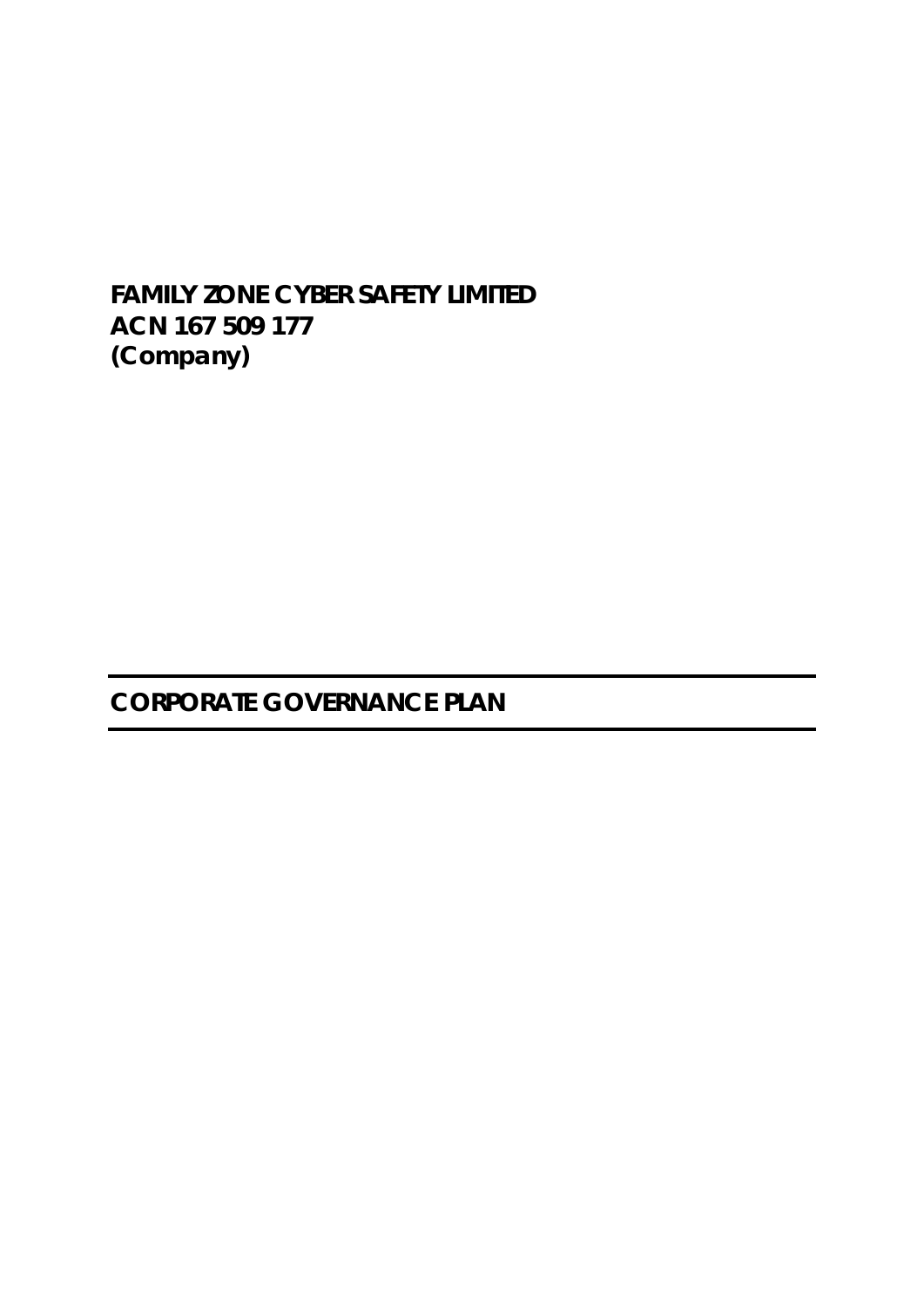**TABLE OF CONTENTS**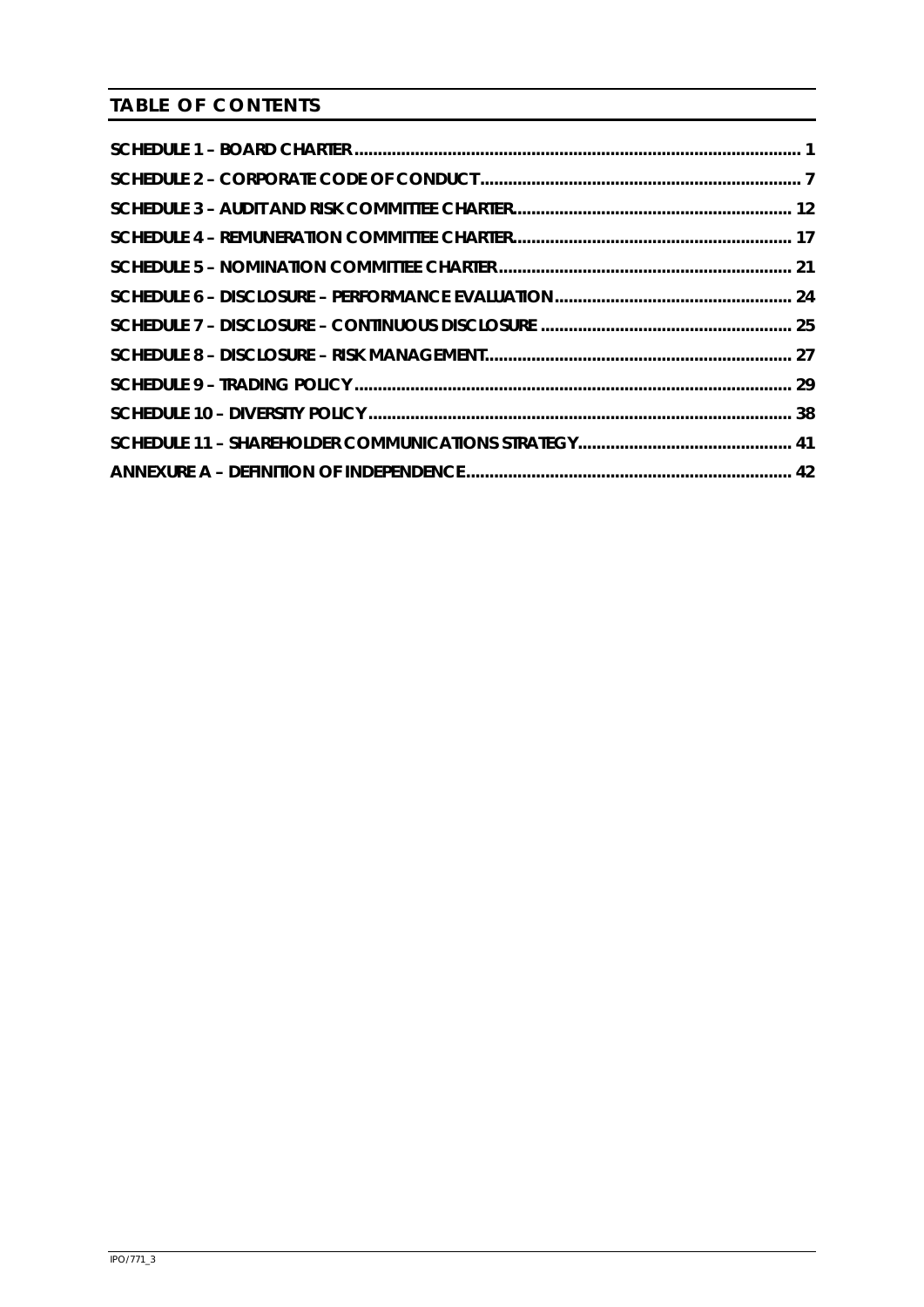# <span id="page-2-0"></span>**SCHEDULE 1 – BOARD CHARTER**

In carrying out the responsibilities and powers set out in this Charter, the board of directors of the Company (**the Board**):

- (a) recognises its overriding responsibility to act honestly, fairly, diligently and in accordance with the law in serving the interests of its shareholders; and
- (b) recognises its duties and responsibilities to its employees, customers and the community.

# **1. THE SPECIFIC RESPONSIBILITIES OF THE BOARD**

In addition to matters it is expressly required by law to approve, the Board has the following specific responsibilities:

- (a) appointment, and where necessary, the replacement, of the Chief Executive Officer/Managing Director and other senior executives and the determination of their terms and conditions including remuneration and termination;
- (b) driving the strategic direction of the Company, ensuring appropriate resources are available to meet objectives and monitoring management's performance;
- (c) reviewing and ratifying systems of risk management and internal compliance and control, codes of conduct and legal compliance;
- (d) approving and monitoring the progress of major capital expenditure, capital management and significant acquisitions and divestitures;
- (e) approving and monitoring the budget and the adequacy and integrity of financial and other reporting;
- (f) approving the annual, half yearly and quarterly accounts;
- (g) approving significant changes to the organisational structure;
- (h) approving the issue of any shares, options, equity instruments or other securities in the Company (subject to compliance with the ASX Listing Rules if applicable);
- (i) procuring appropriate professional development opportunities for Directors to develop and maintain the skills and knowledge needed to perform their role as Directors effectively;
- (j) approving the Company's remuneration framework;
- (k) ensuring a high standard of corporate governance practice and regulatory compliance and promoting ethical and responsible decision making;
- (l) recommending to shareholders the appointment of the external auditor as and when their appointment or re-appointment is required to be approved by them (in accordance with the ASX Listing Rules if applicable); and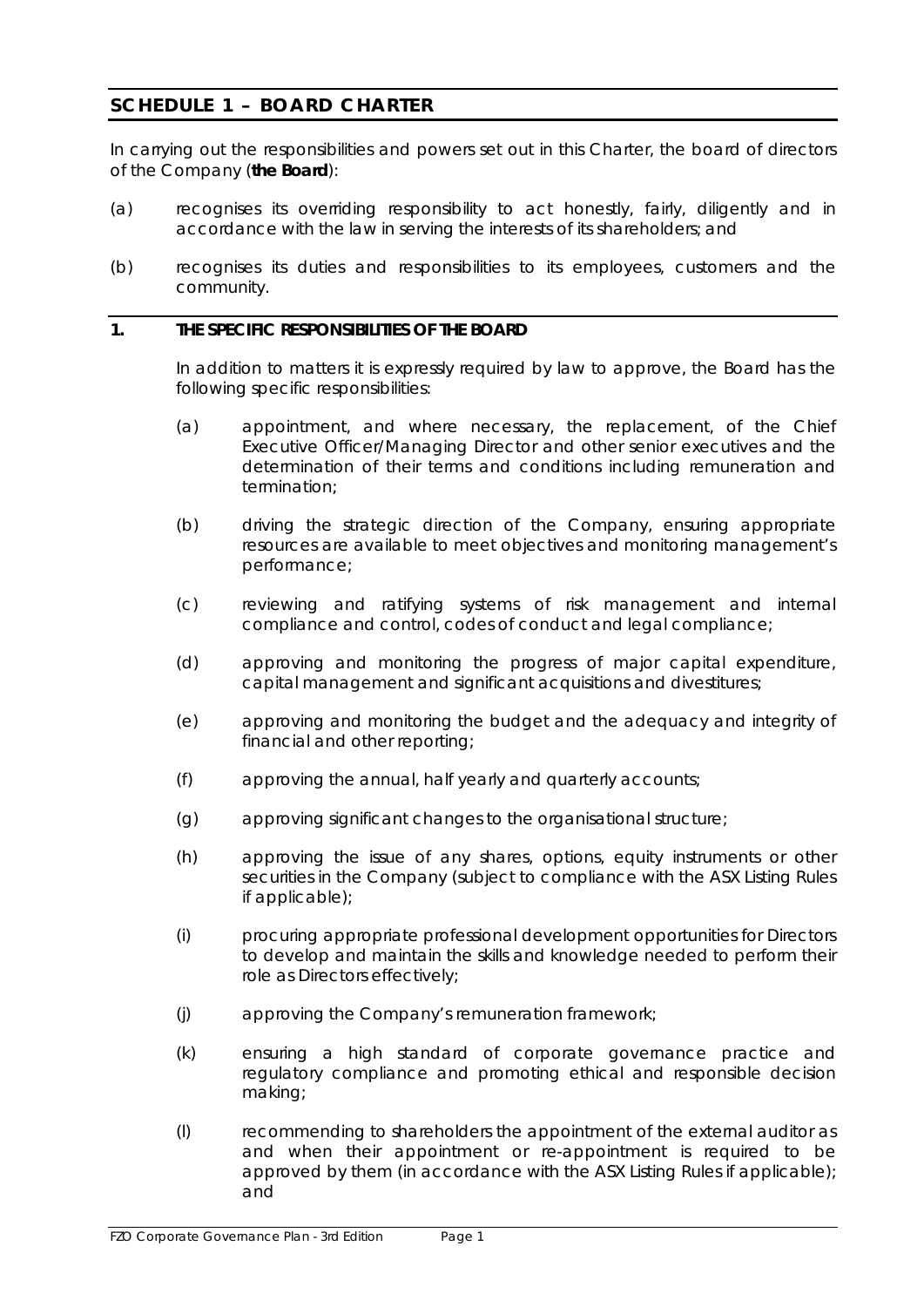(m) meeting with the external auditor, at their request, without management being present.

# **2. COMPOSITION OF THE BOARD**

- (a) The composition of the Board is to be reviewed regularly against the Company's Board skills matrix to ensure the appropriate mix of skills and expertise is present to facilitate successful strategic direction.
- (b) In appointing new members to the Board, consideration is given to the ability of the appointee to contribute to the ongoing effectiveness of the Board, to exercise sound business judgement, to commit the necessary time to fulfil the requirements of the role effectively and to contribute to the development of the strategic direction of the Company.
- (c) Where practical, the majority of the Board should be comprised of nonexecutive Directors. Where practical, at least 50% of the Board should be independent. The Board must disclose the independence of each Director as determined by the Board.
- (d) An independent Director is a director who is free of any interest, position, association or relationship that might influence, or reasonably be perceived to influence, in a material respect his or her capacity to bring an independent judgement to bear on issues before the Board and to act in the best interests of the Company and its security holders generally.
- (e) In considering whether a Director is independent, the Board should consider the definition of what constitutes independence as detailed in Box 2.3 of the ASX Corporate Governance Council's *Corporate Governance Principles and Recommendations 3rd Edition* as set out in Annexure A (**Independence Tests**).
- (f) Where a Director has an interest, position, association or relationship of the type described in the Independence Tests, but the Board is of the opinion that it does not compromise the independence of the Director, the Company must disclose the nature of the interest, position, association or relationship in question and an explanation of why the Board is of that opinion.
- (g) Directors must disclose their interests, positions, associations or relationships. The independence of the Directors should be regularly assessed by the Board in light of the interests disclosed by them.
- (h) Directors are expected to bring their independent views and judgement to the Board and must declare immediately to the Board any potential or active conflicts of interest.
- (i) Directors must declare immediately to the Board, and the Board will determine whether to declare to the market, any loss of independence.
- (j) No member of the Board (other than a Managing Director) may serve for more than three years or past the third annual general meeting following their appointment, whichever is the longer, without being re-elected by the shareholders.
- (k) The Board must disclose the length of service of each Director in its Annual Report.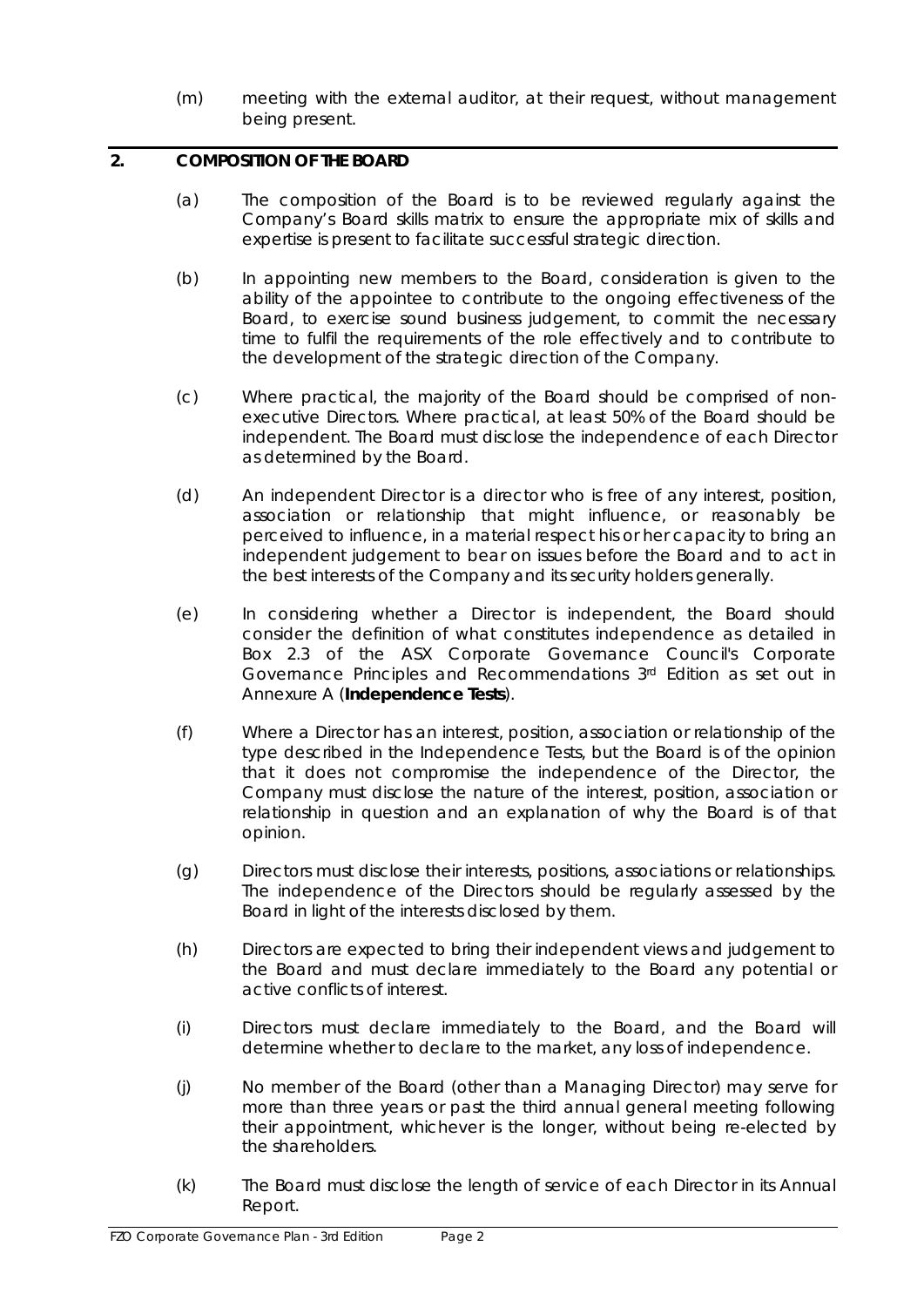- (l) Prior to the Board proposing re-election of non-executive Directors, their performance will be evaluated by the Nomination Committee to ensure that they continue to contribute effectively to the Board.
- (m) The Board should comprise Directors with a mix of qualifications, experience and expertise which will assist the Board in fulfilling its responsibilities, as well as assisting the Company in achieving growth and delivering value to shareholders.
- (n) The Board must disclose the relevant qualifications and experience of each Board Member.

### **3. THE ROLE OF THE CHAIRMAN**

- (a) Where practical, the Chairman should be a non-executive Director. If a Chairman ceases to be an independent Director then the Board will consider appointing a lead independent Director.
- (b) Where practical, the Chief Executive Officer/Managing Director should not be the Chairman of the Company during his term as Chief Executive Officer/Managing Director or in the future.
- (c) The Chairman must be able to commit the time to discharge the role effectively.
- (d) The Chairman is responsible for the leadership of the Board, ensuring it is effective, setting the agenda of the Board, conducting the Board meetings and conducting the shareholder meetings.
- (e) The Chairman should facilitate the effective contribution of all Directors and promote constructive and respectful relations between Board members and management.
- (f) In the event that the Chairman is absent from a meeting of the Board then the Board shall appoint a Chairman for that meeting.

# **4. BOARD COMMITTEES**

- (a) Once the Board is of a sufficient size and structure, and the Company's operations are of a sufficient magnitude, to assist the Board in fulfilling its duties, the Board must establish the following committees, each with written charters:
	- (i) Audit and Risk Committee;
	- (ii) Remuneration Committee; and
	- (iii) Nomination Committee.
- (b) The charter of each Committee must be approved by the Board and reviewed following any applicable regulatory changes.
- (c) The Board will ensure that the Committees are sufficiently funded to enable them to fulfil their roles and discharge their responsibilities.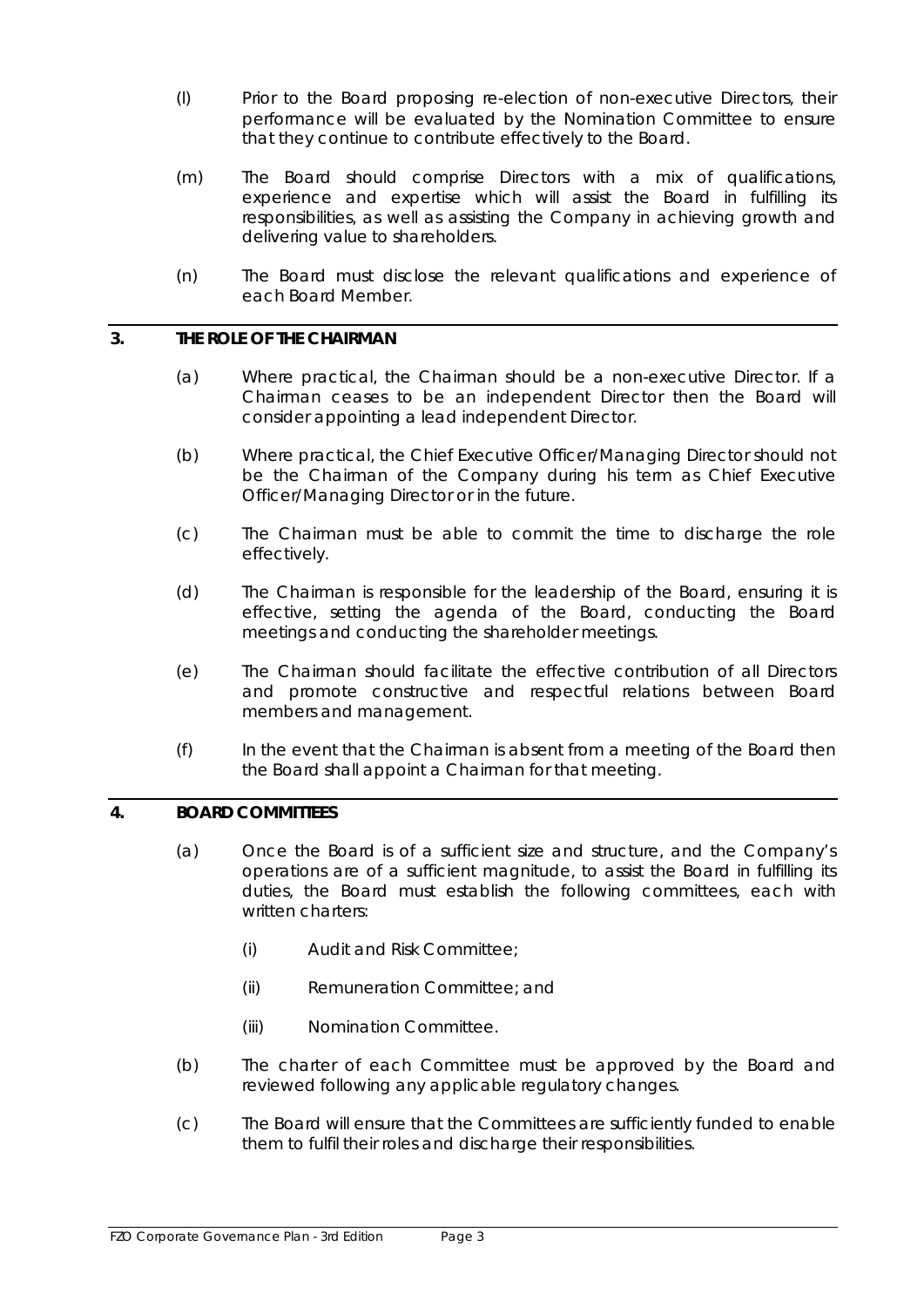- (d) Members of Committees are appointed by the Board. The Board may appoint additional Directors to Committees or remove and replace members of Committees by resolution.
- (e) The Board must disclose the members and Chairman of each Committee.
- (f) The minutes of each Committee meeting shall be provided to the Board at the next occasion the Board meets following approval of the minutes of such Committee meeting.
- (g) The Board must disclose, in relation to each reporting period relevant to a Committee, the number of times each Committee met throughout the period and the individual attendances of the members at those Committee meetings.
- (h) Where the Board does not consider that the Company will benefit from a particular separate committee:
	- (i) the Board must carry out the duties that would ordinarily be assigned to that committee under the written terms of reference for that committee; and
	- (ii) the Company must disclose:
		- (A) the fact a Committee has not been established;
		- (B) if a Nomination Committee has not been established, the processes to address Board succession issues and to ensure that the Board has the appropriate balance of skills, experience, independence and knowledge of the entity to enable it to discharge its duties and responsibilities effectively;
		- (C) if an Audit and Risk Committee has not been established, the processes the Board employs that independently verify and safeguard the integrity of its financial reporting, including the processes for the appointment and removal of the external auditor and the rotation of the audit engagement partner, and the process it employs for overseeing the Company's risk management framework.

# **5. BOARD MEETINGS**

- (a) The Directors may determine the quorum necessary for the transaction of business at a meeting, however, until otherwise determined, there must be two Directors present at a meeting to constitute a quorum.
- (b) The Board will schedule formal Board meetings at least quarterly and hold additional meetings, including by telephone, as may be required.
- (c) Non-executive Directors may confer at scheduled times without management being present.
- (d) The minutes of each Board meeting shall be prepared by the Company Secretary, approved by the Chairman and circulated to Directors after each meeting.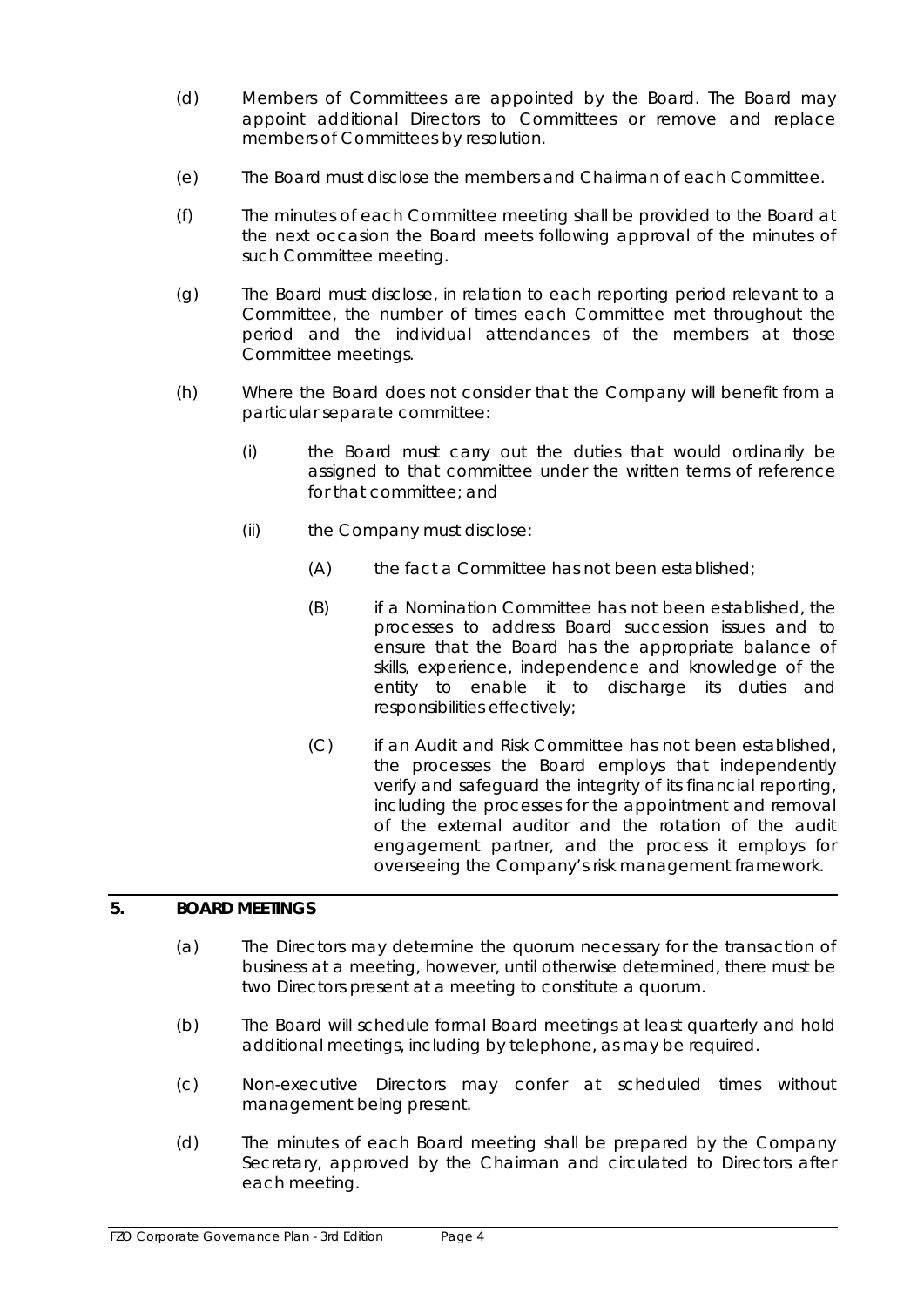- (e) The Company Secretary shall ensure that the business at Board and committee meetings is accurately captured in the minutes.
- (f) The Company Secretary shall co-ordinate the timely completion and distribution of Board and committee papers for each meeting of the Board and any committee.
- (g) Minutes of meetings must be approved at the next Board meeting.
- (h) Further details regarding Board meetings are set out in the Company's Constitution.

# **6. THE COMPANY SECRETARY**

- (a) When requested by the Board, the Company Secretary will facilitate the flow of information of the Board, between the Board and its Committees and between senior executives and non-executive Directors.
- (b) The Company Secretary is accountable directly to the Board, through the Chair, on all matters to do with the proper functioning of the Board.
- (c) The Company Secretary is to facilitate the induction and professional development of Directors.
- (d) The Company Secretary is to facilitate and monitor the implementation of Board policies and procedures.
- (e) The Company Secretary is to provide advice to the Board on corporate governance matters, the application of the Company's Constitution, the ASX Listing Rules and applicable other laws.
- (f) All Directors have access to the advice and services provided by the Company Secretary.
- (g) The Board has the responsibility for the appointment and removal, by resolution, of the Company Secretary.

# **7. ACCESS TO ADVICE**

- (a) All Directors have unrestricted access to company records and information except where the Board determines that such access would be adverse to the Company's interests.
- (b) All Directors may consult management and employees as required to enable them to discharge their duties as Directors.
- (c) The Board, Committees or individual Directors may seek independent external professional advice as considered necessary at the expense of the Company, subject to prior consultation with the Chairman. A copy of any such advice received is made available to all members of the Board.

#### **8. THE BOARD'S RELATIONSHIP WITH MANAGEMENT**

(a) The role of management is to support the Chief Executive Officer/Managing Director and implement the running of the general operations and financial business of the Company, in accordance with the delegated authority of the Board.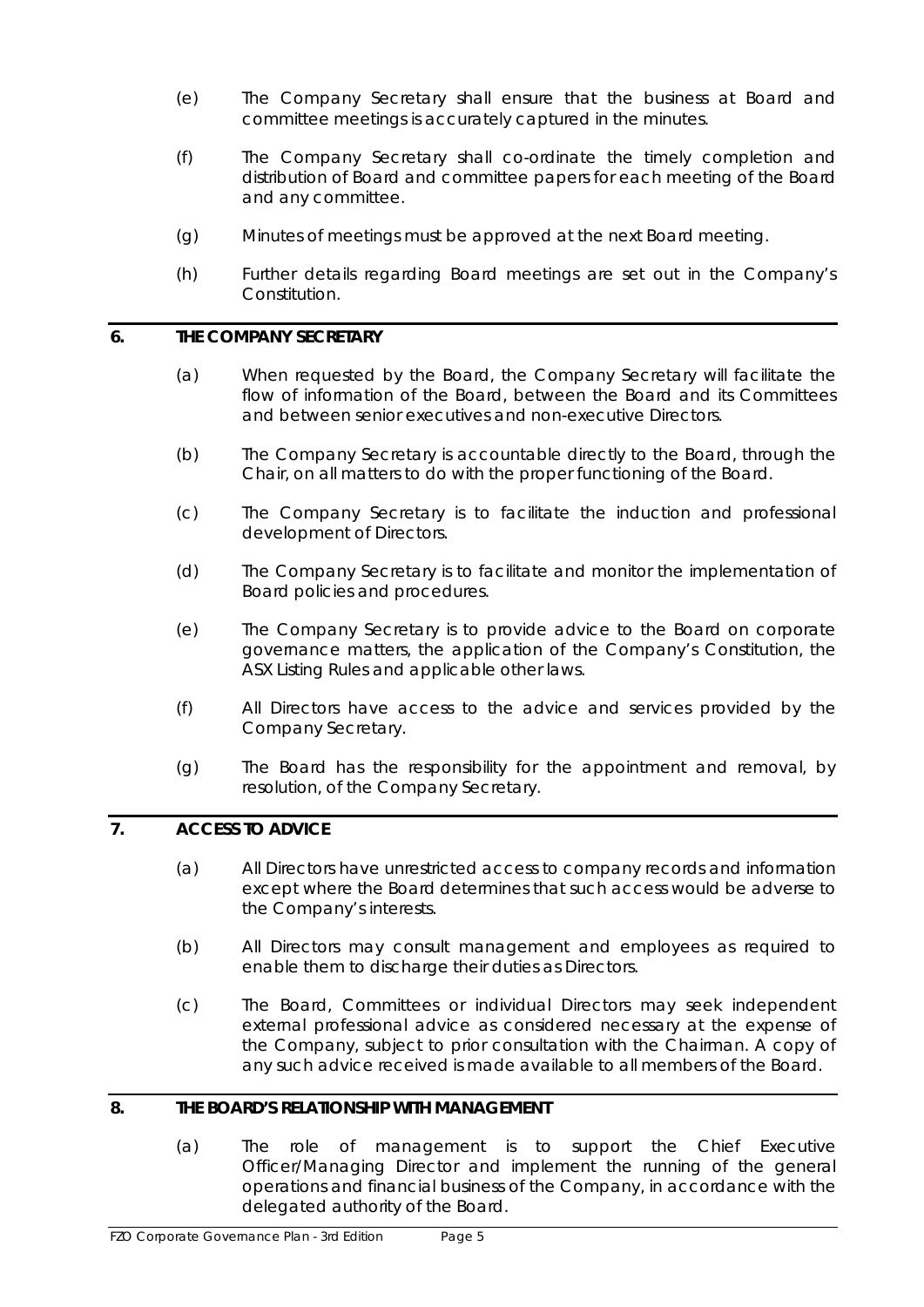- (b) The Board shall delegate responsibility for the day-to-day operations and administration of the Company to the Chief Executive Officer/Managing Director.
- (c) In addition to formal reporting structures, members of the Board are encouraged to have direct communications with management and other employees within the Group to facilitate the carrying out of their duties as Directors.

# **9. PERFORMANCE REVIEW**

The Board shall conduct an annual performance review of the Board that:

- (a) compares the performance of the Board with the requirements of its Charter;
- (b) critically reviews the mix of the Board; and
- (c) suggests any amendments to the Charter as are deemed necessary or appropriate.

#### **10. DISCLOSURE POLICY**

The Board should ensure that the Company has in place effective disclosure policies and procedures so that shareholders and the financial market are fully informed to the extent required by the applicable disclosure rules and legislation on matters that may influence the share price of the Company or its listed debt securities.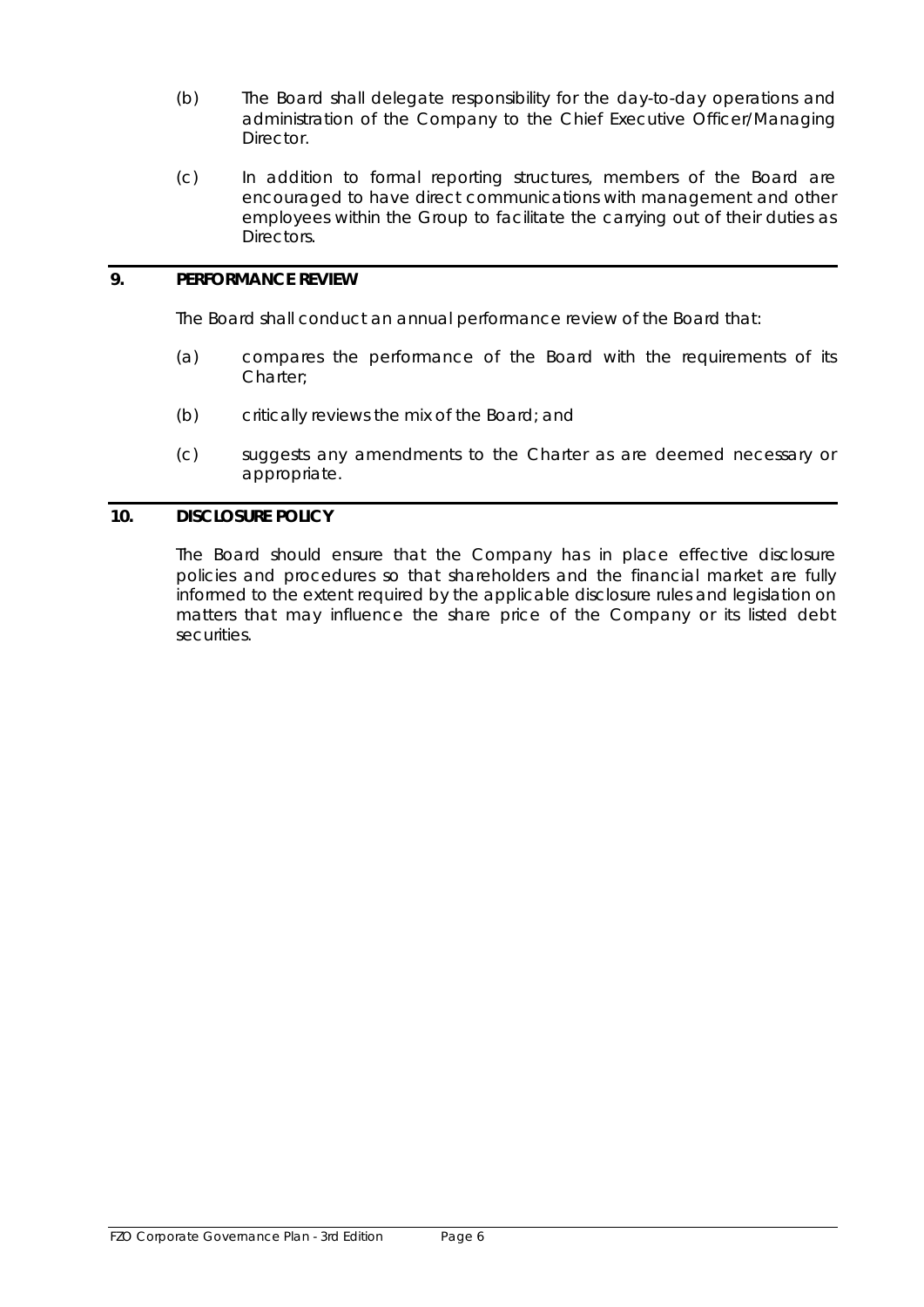# <span id="page-8-0"></span>**SCHEDULE 2 – CORPORATE CODE OF CONDUCT**

# **1. PURPOSE**

The purpose of this Corporate Code of Conduct is to provide a framework for decisions and actions in relation to ethical conduct in employment. It underpins the Company's commitment to integrity and fair dealing in its business affairs and to a duty of care to all employees, clients and stakeholders. The document sets out the principles covering appropriate conduct in a variety of contexts and outlines the minimum standard of behaviour expected from employees.

# **2. ACCOUNTABILITIES**

# **2.1 Managers and Supervisors**

Managers and supervisors are responsible and accountable for:

- (a) undertaking their duties and behaving in a manner that is consistent with the provisions of the Code of Conduct;
- (b) the effective implementation, promotion and support of the Code of Conduct in their areas of responsibility; and
- (c) ensuring employees under their control understand and follow the provisions outlined in the Code of Conduct.

# **2.2 Employees**

All employees are responsible for:

- (a) undertaking their duties in a manner that is consistent with the provisions of the Code of Conduct;
- (b) reporting suspected corrupt conduct; and
- (c) reporting any departure from the Code of Conduct by themselves or others.

# **3. PERSONAL AND PROFESSIONAL BEHAVIOUR**

When carrying out your duties, you should:

- (a) behave honestly and with integrity and report other employees who are behaving dishonestly;
- (b) carry out your work with integrity and to a high standard and in particular, commit to the Company's policy of producing quality goods and services;
- (c) operate within the law at all times;
- (d) act in the best interests of the Company;
- (e) follow the policies of the Company; and
- (f) act in an appropriate business-like manner when representing the Company in public forums.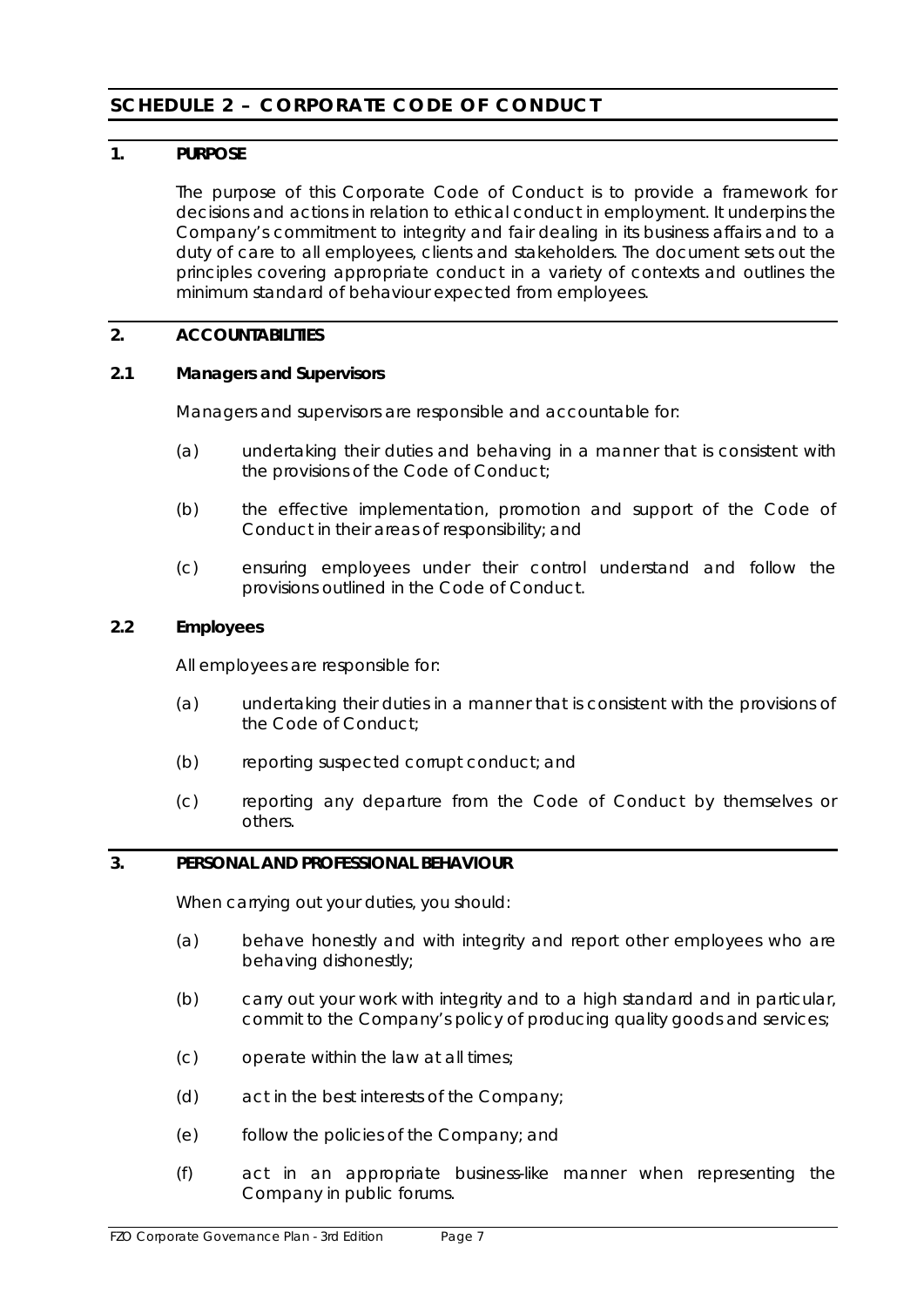# **4. CONFLICT OF INTEREST**

Potential for conflict of interest arises when it is likely that you could be influenced, or it could be perceived that you are influenced by a personal interest when carrying out your duties. Conflicts of interest that lead to biased decision making may constitute corrupt conduct.

- (a) Some situations that may give rise to a conflict of interest include situations where you have:
	- (i) financial interests in a matter the Company deals with or you are aware that your friends or relatives have a financial interest in the matter;
	- (ii) directorships/management of outside organisations;
	- (iii) membership of boards of outside organisations;
	- (iv) personal relationships with people the Company is dealing with which go beyond the level of a professional working relationship;
	- (v) secondary employment, business, commercial, or other activities outside of the workplace which impacts on your duty and obligations to the Company;
	- (vi) access to information that can be used for personal gain; and
	- (vii) offer of an inducement.
- (b) You may often be the only person aware of the potential for conflict. It is your responsibility to avoid any conflict from arising that could compromise your ability to perform your duties impartially. You must report any potential or actual conflicts of interest to your manager.
- (c) If you are uncertain whether a conflict exists, you should discuss that matter with your manager and attempt to resolve any conflicts that may exist.
- (d) You must not submit or accept any bribe, or other improper inducement. Any such inducements are to be reported to your manager.

# **5. PUBLIC AND MEDIA COMMENT**

- (a) Individuals have a right to give their opinions on political and social issues in their private capacity as members of the community.
- (b) Employees must not make official comment on matters relating to the Company unless they are:
	- (i) authorised to do so by the Chief Executive Officer/Managing Director: or
	- (ii) giving evidence in court; or
	- (iii) otherwise authorised or required to by law.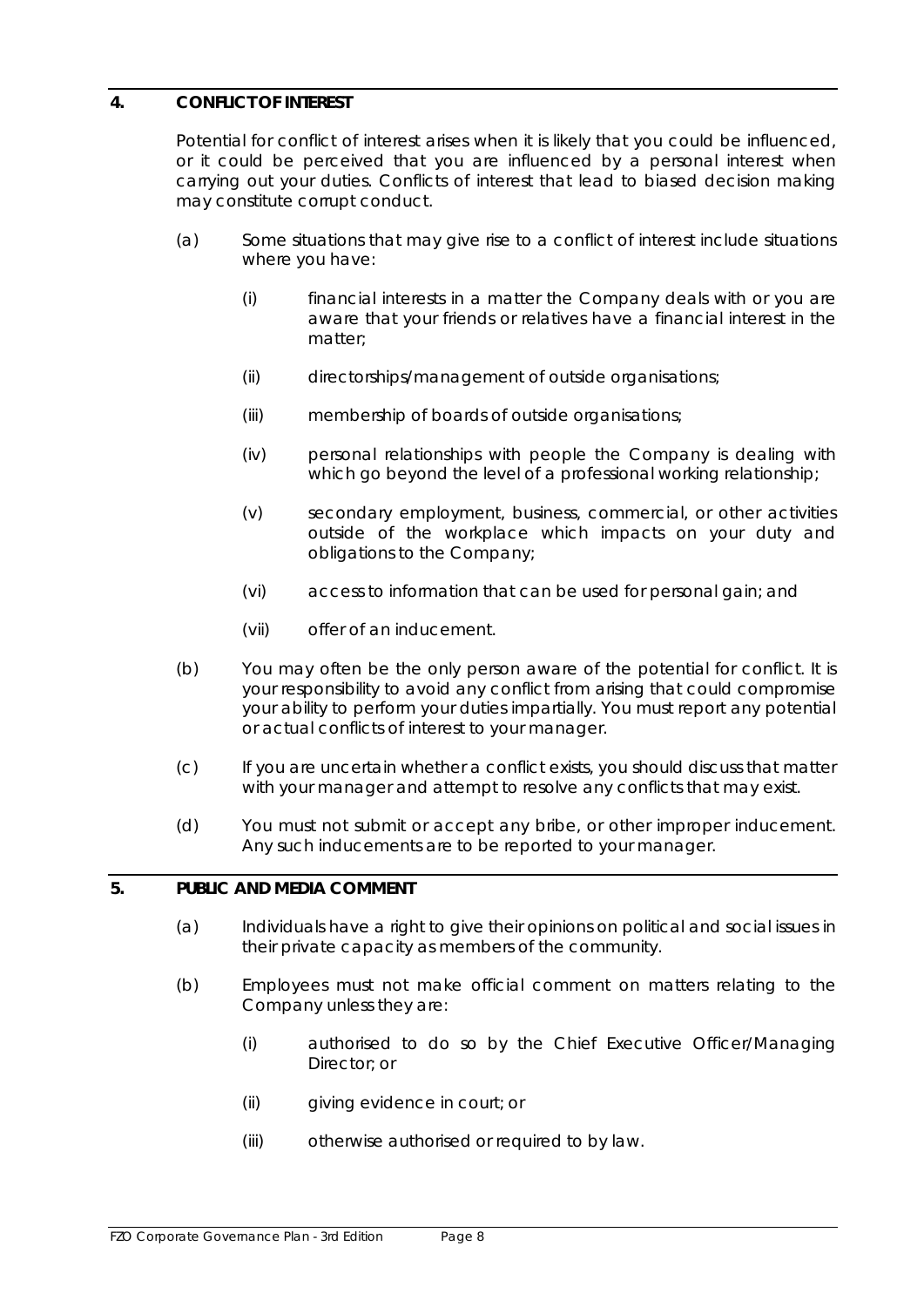- (c) Employees must not release unpublished or privileged information unless they have the authority to do so from the Chief Executive Officer/Managing Director.
- (d) The above restrictions apply except where prohibited by law, for example in relation to "whistleblowing".

# **6. USE OF COMPANY RESOURCES**

Requests to use Company resources outside core business time should be referred to management for approval.

If employees are authorised to use Company resources outside core business times they must take responsibility for maintaining, replacing, and safeguarding the property and following any special directions or conditions that apply.

Employees using Company resources *without* obtaining prior approval could face disciplinary and/or criminal action. Company resources are not to be used for any private commercial purposes.

### **7. SECURITY OF INFORMATION**

Employees are to make sure that confidential and sensitive information cannot be accessed by unauthorised persons. Sensitive material should be securely stored overnight or when unattended. Employees must ensure that confidential information is only disclosed or discussed with people who are authorised to have access to it. It is considered a serious act of misconduct to deliberately release confidential documents or information to unauthorised persons, and may incur disciplinary action.

#### **8. INTELLECTUAL PROPERTY/COPYRIGHT**

Intellectual property includes the rights relating to scientific discoveries, industrial designs, trademarks, service marks, commercial names ad designations, and inventions and is valuable to the Company.

The Company is the owner of intellectual property created by employees in the course of their employment unless a specific prior agreement has been made. Employees must obtain written permission to use any such intellectual property from the Company Secretary/Group Legal Counsel before making any use of that property for purposes other than as required in their role as employee.

### **9. DISCRIMINATION AND HARASSMENT**

Employees must not harass, discriminate, or support others who harass and discriminate against colleagues or members of the public on the grounds of sex, pregnancy, marital status, age, race (including their colour, nationality, descent, ethnic or religious background), physical or intellectual impairment, homosexuality or transgender.

Such harassment or discrimination may constitute an offence under legislation. Managers should understand and apply the principles of Equal Employment Opportunity.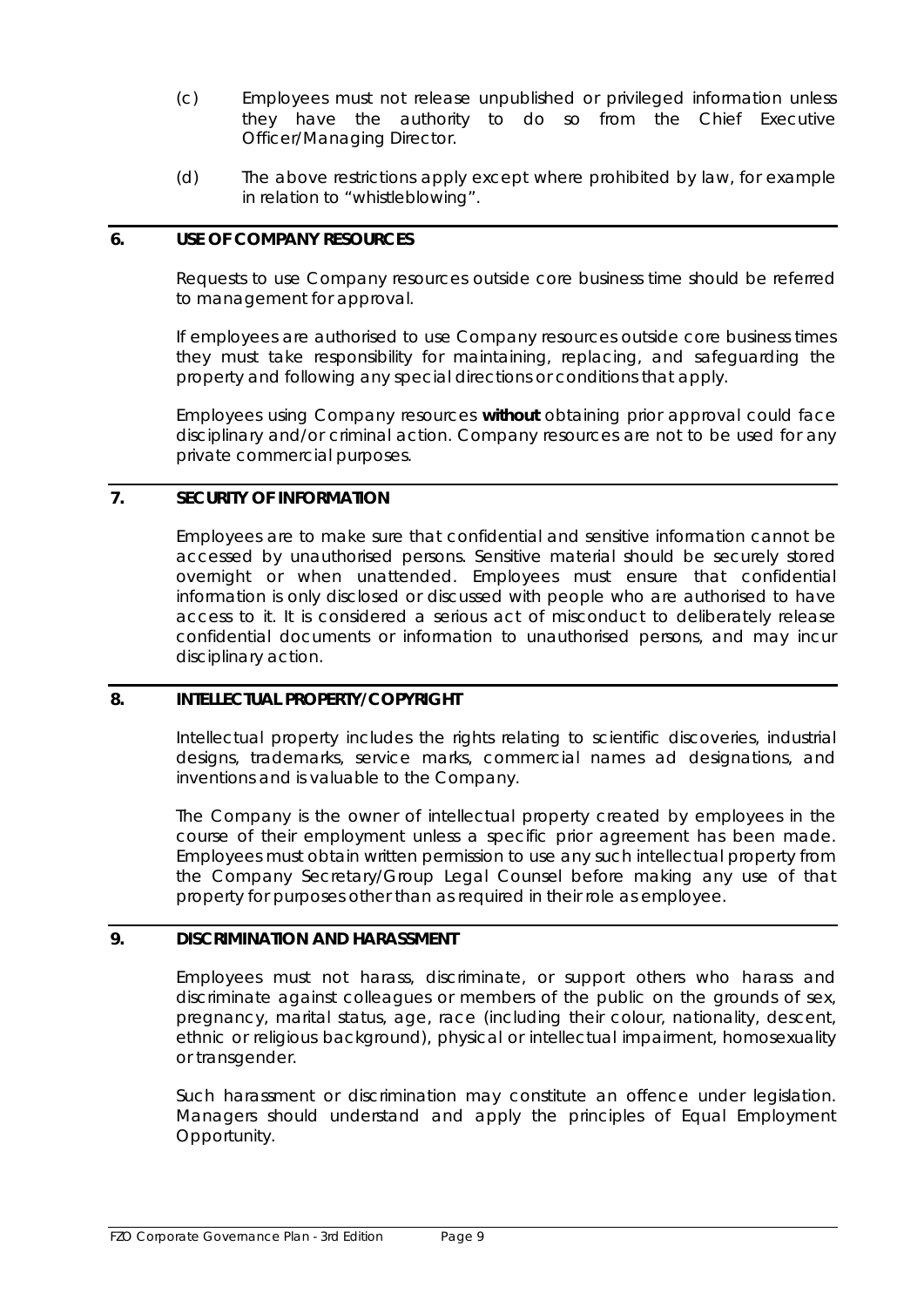# **10. CORRUPT CONDUCT**

Corrupt conduct involves the dishonest or partial use of power or position which results in one person/group being advantaged over another. Corruption can take many forms including, but not limited to:

- (a) official misconduct;
- (b) bribery and blackmail;
- (c) unauthorised use of confidential information;
- (d) fraud; and
- (e) theft.

Corrupt conduct will not be tolerated by the Company. Disciplinary action up to and including dismissal will be taken in the event of any employee participating in corrupt conduct.

# **11. OCCUPATIONAL HEALTH AND SAFETY**

It is the responsibility of all employees to act in accordance with occupational health and safety legislation, regulations and policies applicable to their respective organisations and to use security and safety equipment provided.

Specifically all employees are responsible for safety in their work area by:

- (a) following the safety and security directives of management;
- (b) advising management of areas where there is potential problem in safety and reporting suspicious occurrences; and
- (c) minimising risks in the workplace.

# **12. LEGISLATION**

It is essential that all employees comply with the laws and regulations of the countries in which we operate. Violations of such laws may have serious consequences for the Company and any individuals concerned. Any known violation must be reported immediately to management.

# **13. FAIR DEALING**

The Company aims to succeed through fair and honest competition and not through unethical or illegal business practices. Each employee should endeavour to deal fairly with the Company's suppliers, customers and other employees.

# **14. INSIDER TRADING**

All employees must observe the Company's "*Trading Policy*". In conjunction with the legal prohibition on dealing in the Company's securities when in possession of unpublished price sensitive information, the Company has established specific time periods when Directors, management and employees are permitted to buy and sell the Company's securities.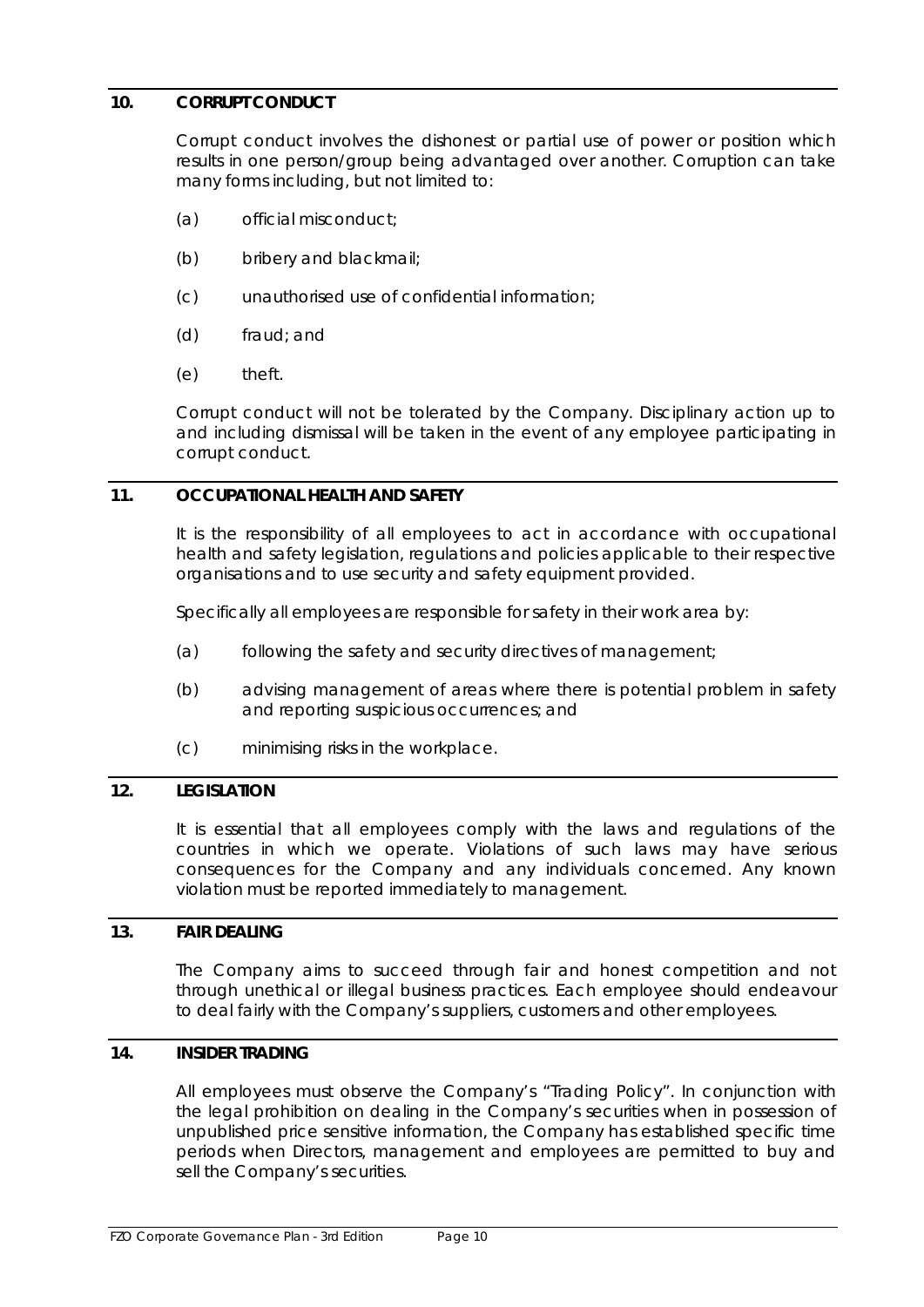# **15. RESPONSIBILITIES TO INVESTORS**

The Company strives for full, fair and accurate disclosure of financial and other information on a timely basis.

# **16. BREACHES OF THE CODE OF CONDUCT**

Employees should note that breaches of certain sections of this Code of Conduct may be punishable under legislation.

Breaches of this Code of Conduct may lead to disciplinary action. The process for disciplinary action is outlined in Company policies and guidelines, relevant industrial awards and agreements.

# **17. REPORTING MATTERS OF CONCERN**

Employees are encouraged to raise any matters of concern in good faith with the head of their business unit or with the Company Secretary/Group Legal Counsel, without fear of retribution.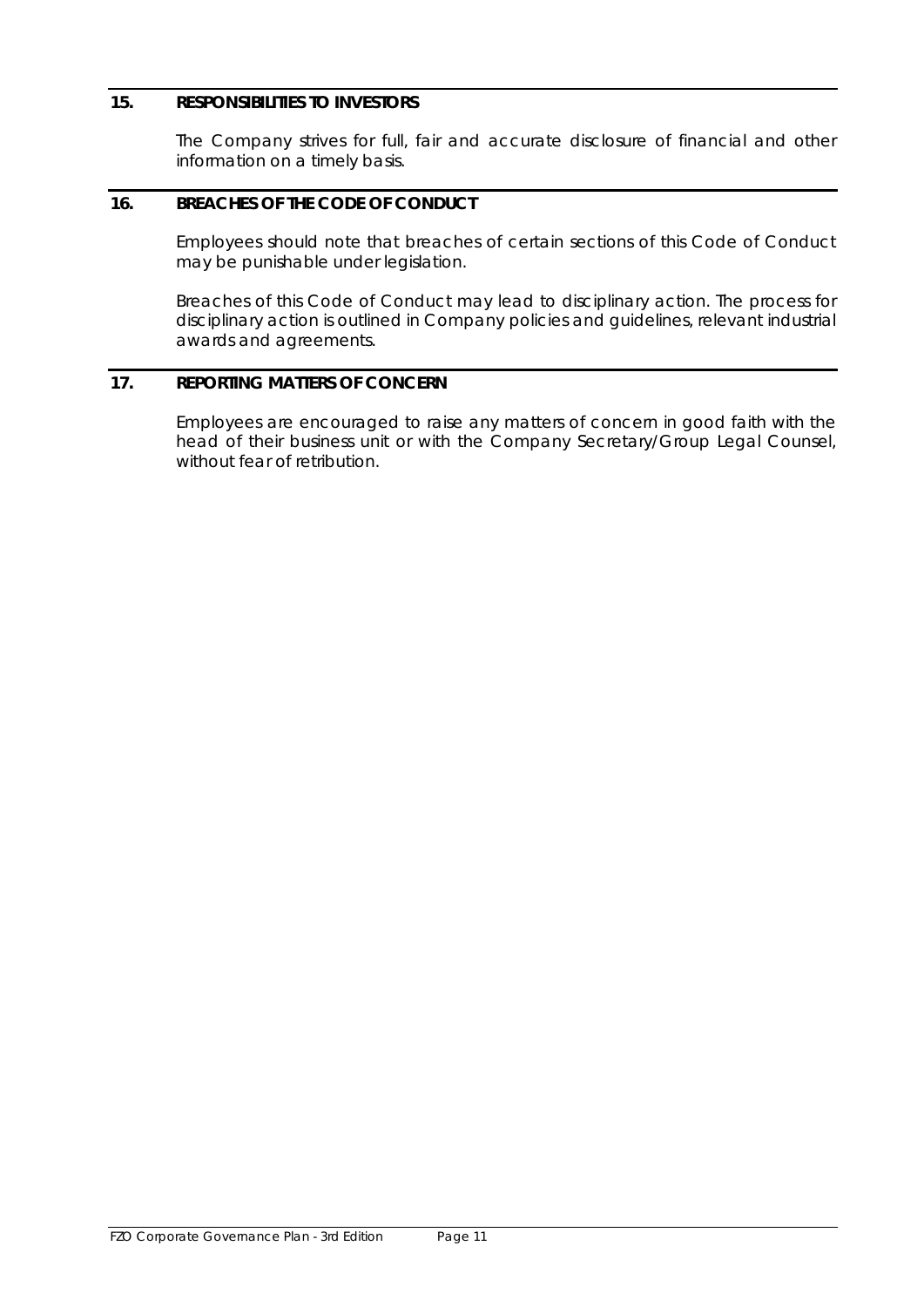# <span id="page-13-0"></span>**SCHEDULE 3 - AUDIT AND RISK COMMITTEE CHARTER**

# **1. ROLE**

The role of the Audit and Risk Committee is to assist the Board in monitoring and reviewing any matters of significance affecting financial reporting and compliance. This Charter defines the Audit and Risk Committee's function, composition, mode of operation, authority and responsibilities. Due to the current size and stage of development the company doesn't currently have an audit committee however the duties which would normally be managed by the audit committee are managed by the full Board.

# **2. COMPOSITION**

- (a) The Committee must comprise at least three members.
- (b) All members of the Committee must be non-executive Directors.
- (c) A majority of the members of the Committee must be independent nonexecutive Directors in accordance with the criteria set out in Annexure A.
- (d) The Board will appoint members of the Committee. The Board may remove and replace members of the Committee by resolution.
- (e) All members of the Committee must be able to read and understand financial statements.
- (f) The Chairman of the Committee must not be the Chairman of the Board of Directors and must be independent.
- (g) The Chairman shall have leadership experience and a strong finance, accounting or business background.
- (h) The external auditors, the other Directors, the Managing Director, Chief Financial Officer, Company Secretary and senior executives, may be invited to Committee meetings at the discretion of the Committee.

# **3. PURPOSE**

The primary purpose of the Committee is to assist the Board in fulfilling its statutory and fiduciary responsibilities relating to:

- (a) the quality and integrity of the Company's financial statements, accounting policies and financial reporting and disclosure practices;
- (b) compliance with all applicable laws, regulations and company policy;
- (c) the effectiveness and adequacy of internal control processes;
- (d) the performance of the Company's external auditors and their appointment and removal;
- (e) the independence of the external auditor and the rotation of the lead engagement partner;
- (f) the identification and management of business, economic, environmental and social sustainability risks; and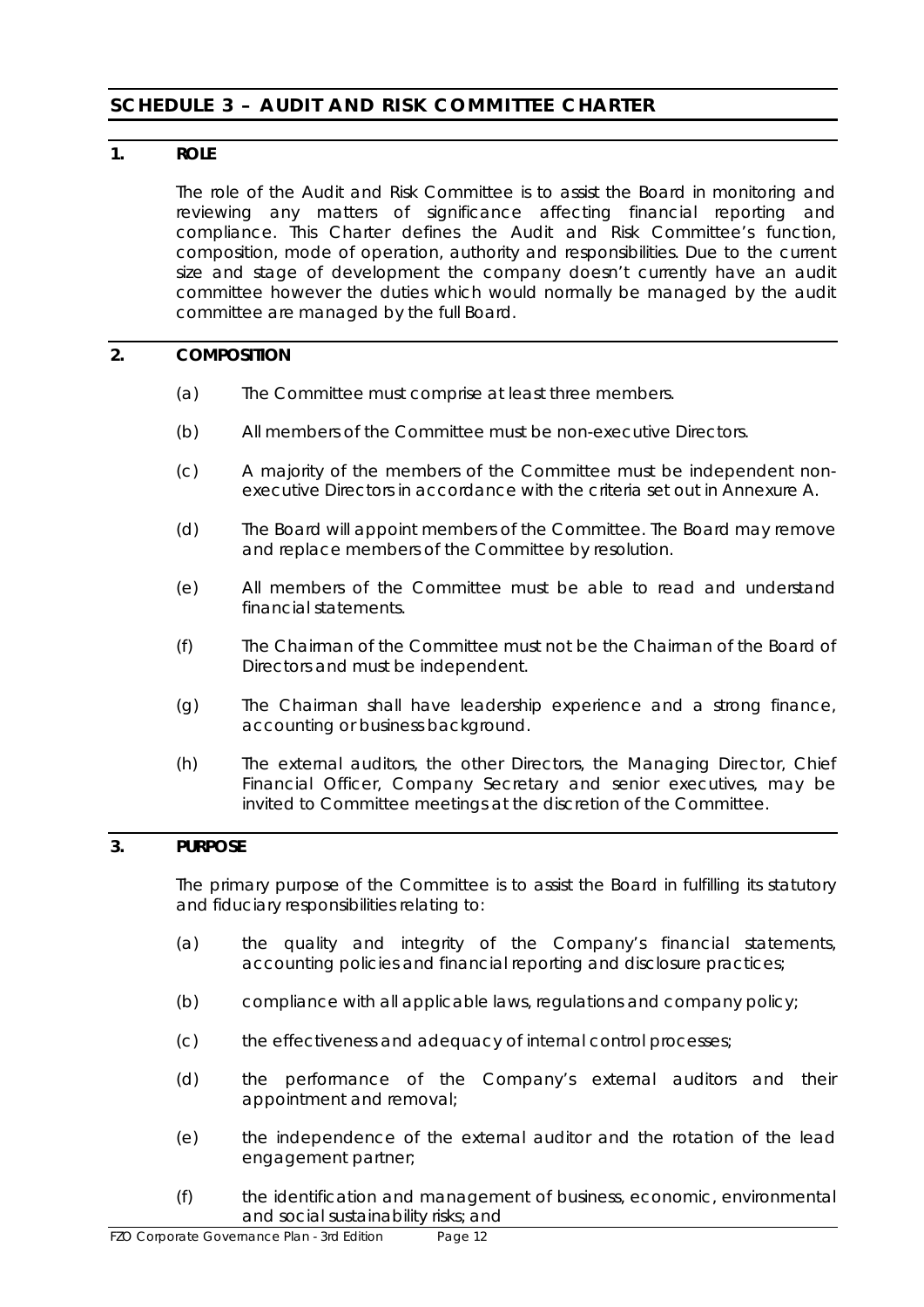(g) the review of the Company's risk management framework at least annually to satisfy itself that it continues to be sound and to determine whether there have been any changes in the material business risks the Company faces and to ensure that they remain within the risk appetite set by the Board.

A secondary function of the Committee is to perform such special reviews or investigations as the Board may consider necessary.

# **4. DUTIES AND RESPONSIBILITIES OF THE COMMITTEE**

#### **4.1 Review of Financial Reports**

- (a) Review the appropriateness of the accounting principles adopted by management in the financial reports and the integrity of the Company's financial reporting.
- (b) Oversee the financial reports and the results of the external audits of those reports.
- (c) Assess whether external reporting is adequate for shareholder needs.
- (d) Assess management processes supporting external reporting.
- (e) Establish procedures for treatment of accounting complaints.
- (f) Review the impact of any proposed changes in accounting policies on the financial statements.
- (g) Review the quarterly, half yearly and annual results.
- (h) Ensure that, before the Board approves the Company's financial statements for a financial period, the Chief Executive Officer and Chief Financial Officer (or, if none, the person(s) fulfilling those functions) have declared that, in their opinion, the financial records of the Company have been properly maintained and that the financial statements comply with the appropriate accounting standards and give true and fair view of the financial position and performance of the Company and that the opinion has been formed on the basis of a sound system of risk management and internal control which is operating effectively.

#### **4.2 Relationship with External Auditors**

- (a) Recommend to the Board procedures for the selection and appointment of external auditors and for the rotation of external auditor partners.
- (b) Review performance, succession plans and rotation of lead engagement partner.
- (c) Approve the external audit plan and fees proposed for audit work to be performed.
- (d) Discuss any necessary recommendations to the Board for the approval of quarterly, half yearly or Annual Reports.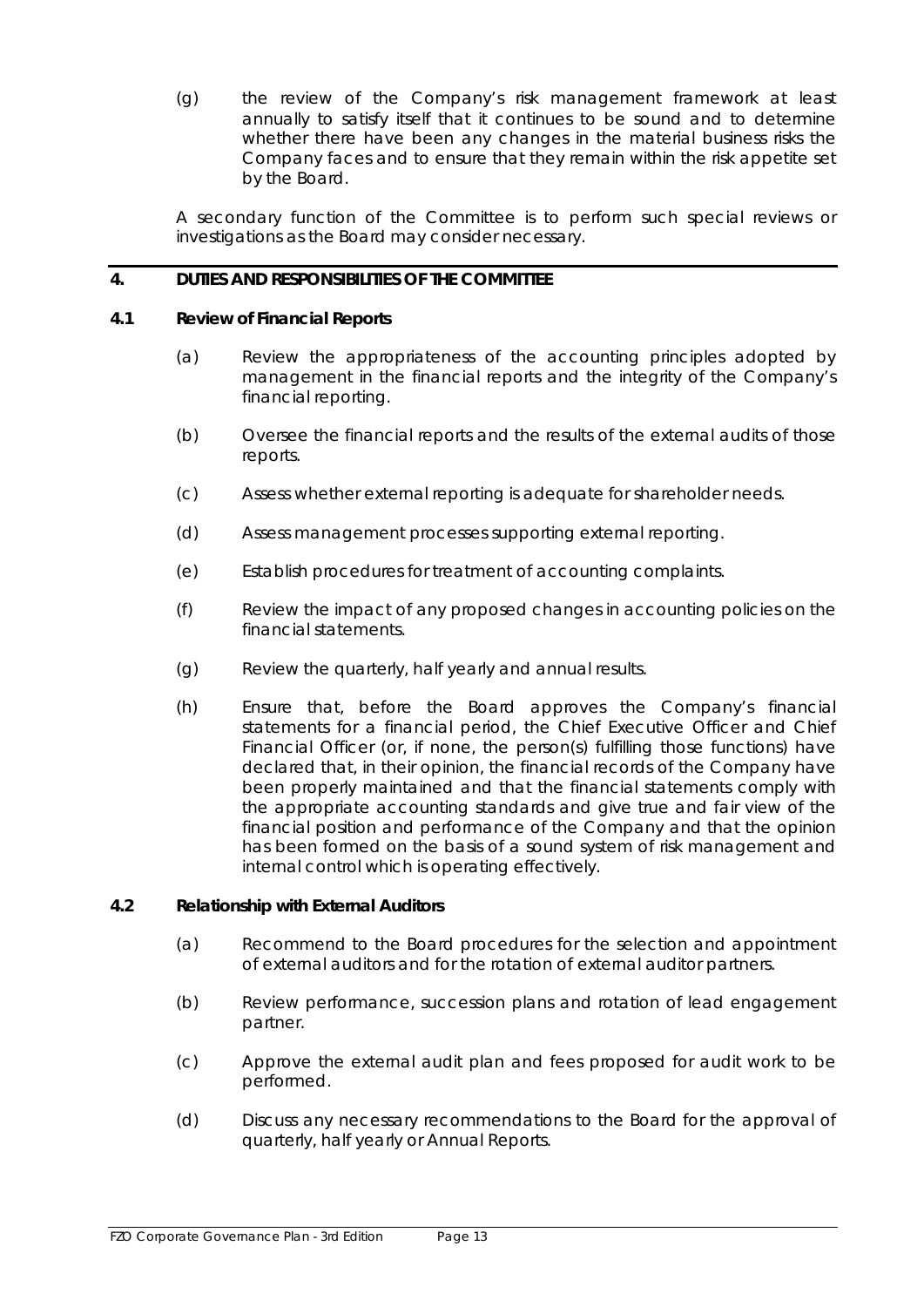- (e) Review the adequacy of accounting and financial controls together with the implementation of any recommendations of the external auditor in relation thereto.
- (f) Meet with the external auditors at least twice in each financial period without management being present and at any other time the Committee considers appropriate.
- (g) Provide pre-approval of audit and non-audit services that are to be undertaken by the external auditor.
- (h) Ensure adequate disclosure as may be required by law of the Committee's approval of all non-audit services provided by the external auditor.
- (i) Ensure that the external auditor prepares and delivers an annual statement as to their independence which includes details of all relationships with the Company.
- (j) Receive from the external auditor their report on, among other things, critical accounting policies and alternative accounting treatment, prior to the filing of their audit report in compliance with the Corporations Act.
- (k) Ensure that the external auditor attends the Company's Annual General Meeting and is available to answer questions from security holders relevant to the audit.

# **4.3 Internal Audit Function**

- (a) Monitor the need for a formal internal audit function and its scope.
- (b) Assess the performance and objectivity of any internal audit procedures that may be in place.
- (c) Review risk management and internal compliance procedures.
- (d) Monitor the quality of the accounting function.
- (e) Review the Internal Control Reports on a quarterly basis.

#### **4.4 Risk Management**

- (a) Oversee the Company's risk management systems, practices and procedures to ensure effective risk identification and management and compliance with internal guidelines and external requirements.
- (b) Assist in identifying and managing potential or apparent business, economic, environmental and social sustainability risks (if appropriate).
- (c) Review the Company's risk management framework at least annually to satisfy itself that it continues to be sound.
- (d) Review reports by management on the efficiency and effectiveness of the Company's risk management framework and associated internal compliance and control procedures.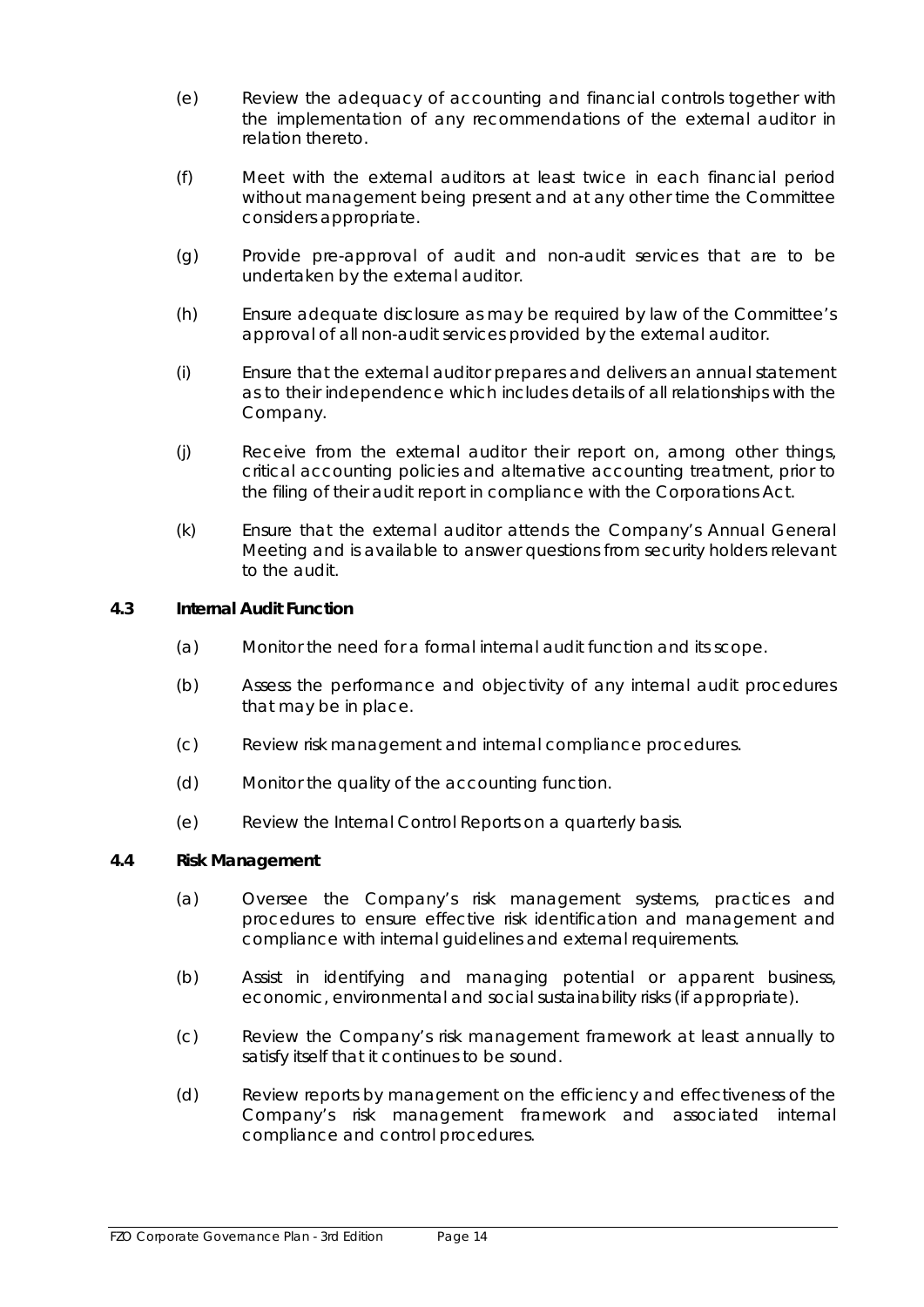# **4.5 Other**

- (a) The Committee will oversee the Company's environmental risk management and occupational health and safety processes.
- (b) The Committee will oversee procedures for whistleblower protection.
- (c) As contemplated by the ASX Corporate Governance Council's *Corporate Governance Principles and Recommendations*, and to the extent that such deviation or waiver does not result in any breach of the law, the Committee may approve any deviation or waiver from the "*Corporate code of conduct*". Any such waiver or deviation will be promptly disclosed where required by applicable law.
- (d) Monitor related party transactions.

# **5. MEETINGS**

- (a) The Committee will meet at least once in each financial quarter and additionally as circumstances may require for it to undertake its role effectively.
- (b) Meetings are called by the Secretary as directed by the Board or at the request of the Chairman of the Committee.
- (c) Where deemed appropriate by the Chairman of the Committee, meetings and subsequent approvals and recommendations can be implemented by a circular written resolution or conference call.
- (d) A quorum shall consist of two members of the Committee. In the absence of the Chairman of the Committee or their nominees, the members shall elect one of their members as Chairman of that meeting.
- (e) Decisions will be based on a majority of votes with the Chairman having a casting vote.
- (f) The Committee Chairman, through the Secretary, will prepare a report of the actions of the Committee to be included in the Board papers for the next Board meeting.
- (g) Minutes of each meeting are included in the papers for the next full Board meeting after each Committee meeting.

# **6. SECRETARY**

- (a) The Company Secretary or their nominee shall be the Secretary of the Committee and shall attend meetings of the Committee as required.
- (b) The Secretary will be responsible for keeping the minutes of meetings of the Committee and circulating them to Committee members and to the other members of the Board.
- (c) The Secretary shall distribute supporting papers for each meeting of the Committee as far in advance as possible.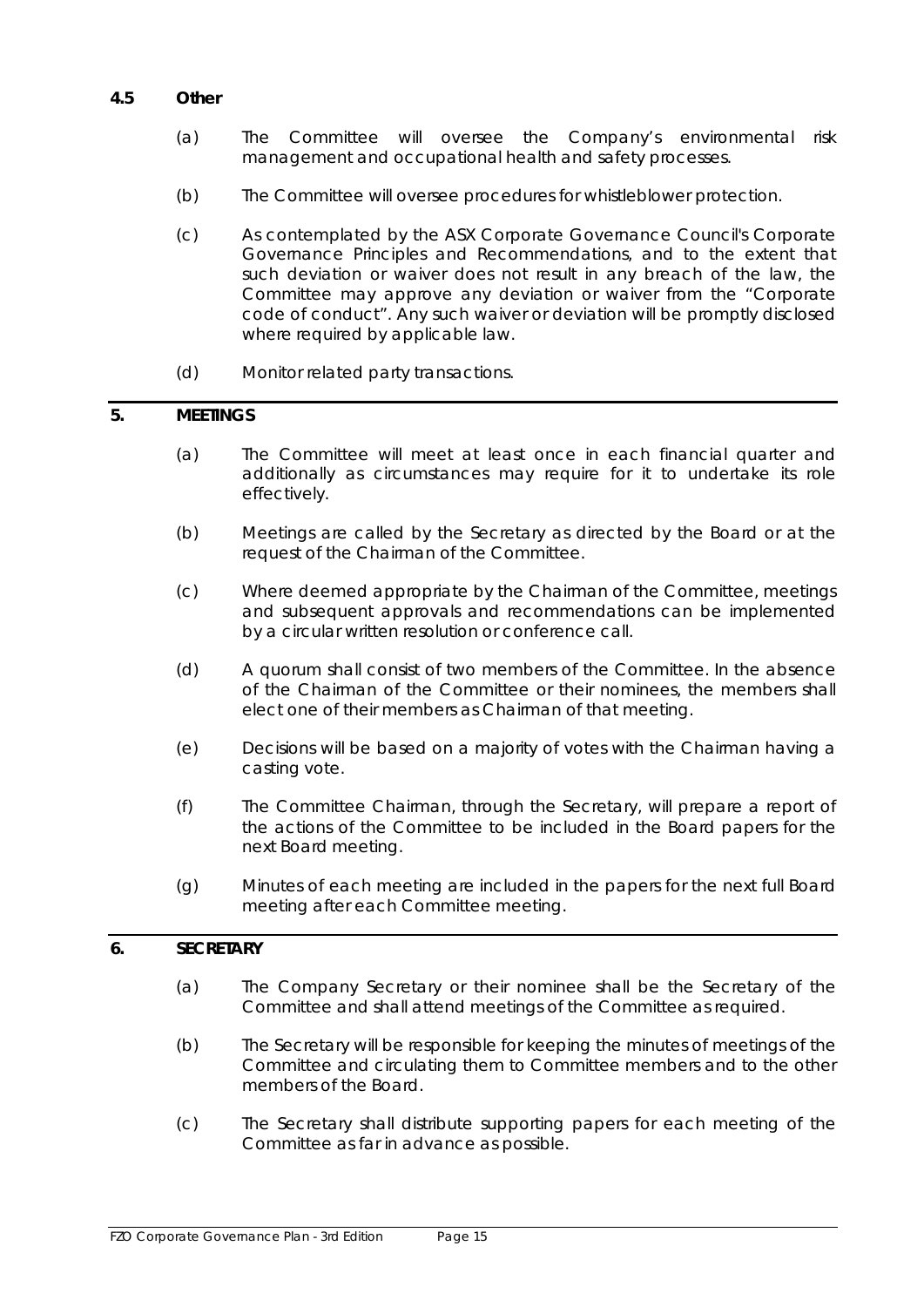### **7. RELIANCE ON INFORMATION OR PROFESSIONAL OR EXPERT ADVICE**

Each member of the Committee is entitled to rely on information, or professional or expert advice, to the extent permitted by law, given or prepared by:

- (a) an employee of the Group whom the member believes on reasonable grounds to be reliable and competent in relation to the matters concerned;
- (b) a professional adviser or expert in relation to matters that the member believes on reasonable grounds to be within the person's professional or expert competence; or
- (c) another Director or officer of the Group in relation to matters within the Director's or officer's authority.

# **8. ACCESS TO ADVICE**

- (a) Members of the Committee have rights of access to management and to the books and records of the Company to enable them to discharge their duties as Committee members, except where the Board determines that such access would be adverse to the Company's interests.
- (b) Members of the Committee may meet with the auditors, both internal and external, without management being present.
- (c) Members of the Committee may consult independent legal counsel or other advisers they consider necessary to assist them in carrying out their duties and responsibilities, subject to prior consultation with the Chairman. Any costs incurred as a result of the Committee consulting an independent expert will be borne by the Company.

#### **9. REVIEW OF CHARTER**

- (a) The Board will conduct an annual review of the membership to ensure that the Committee has carried out its functions in an effective manner, and will update the Charter as required or as a result of new laws or regulations.
- (b) The Charter shall be made available to members on request, to senior management, to the external auditor and to other parties as deemed appropriate and will be posted to the Company's website.

#### **10. REPORT TO THE BOARD**

- (a) The Committee must report to the Board formally at the next Board meeting following from the last Committee meeting on matters relevant to the Committee's role and responsibilities.
- (b) The Committee must brief the Board promptly on all urgent and significant matters.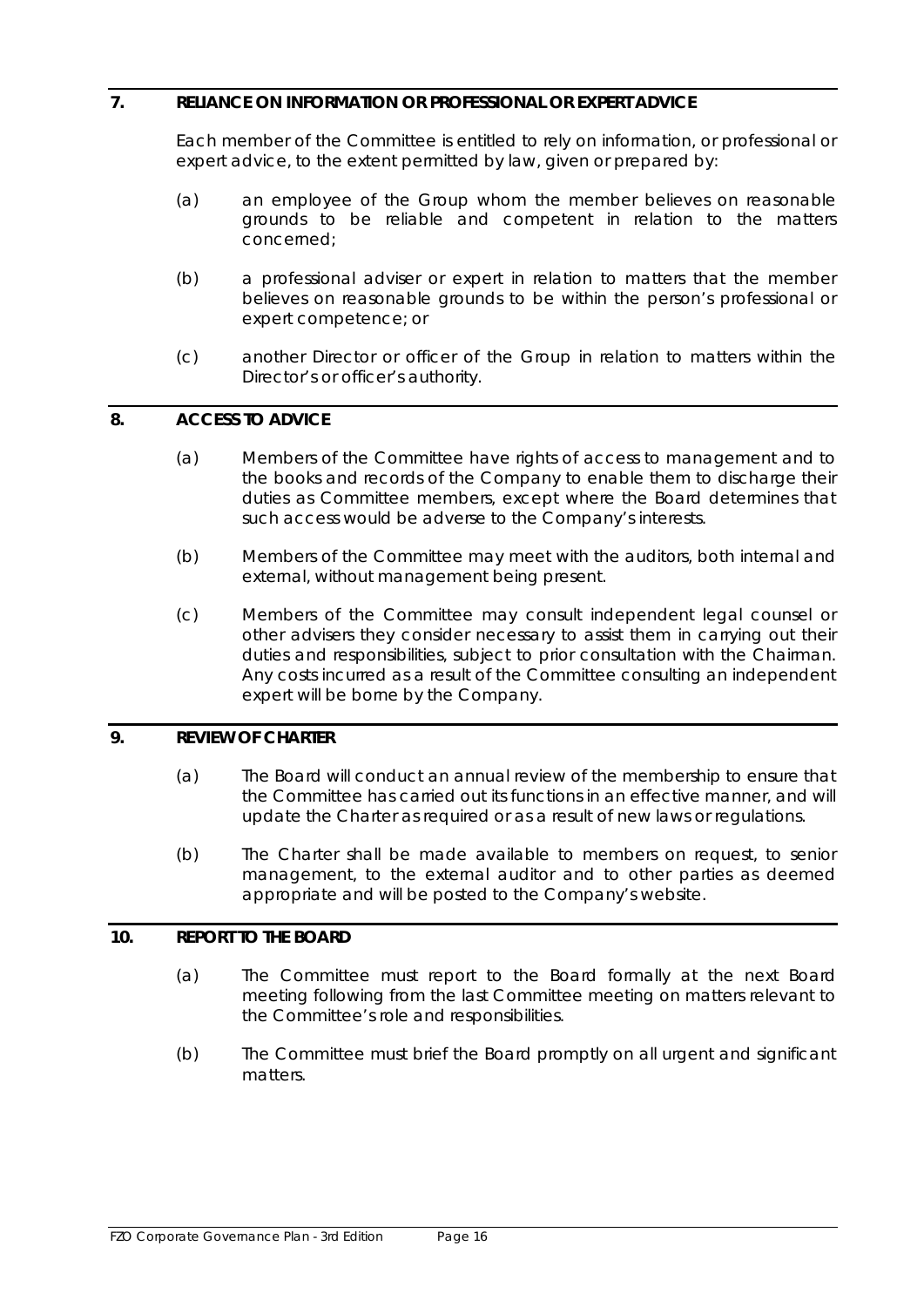# <span id="page-18-0"></span>**SCHEDULE 4 - REMUNERATION COMMITTEE CHARTER**

### **1. GENERAL SCOPE AND AUTHORITY**

- (a) The Remuneration Committee is a Committee of the Board. Due to the current size and stage of development the company doesn't currently have Remuneration committee however the duties which would normally be managed by the remuneration committee are managed by the full Board. The Charter may be subject to review by the Board at any time.
- (b) The primary purpose of the Committee is to support and advise the Board in fulfilling its responsibilities to shareholders by:
	- (i) reviewing and approving the executive remuneration policy to enable the Company to attract and retain executives and Directors who will create value for shareholders;
	- (ii) ensuring that the executive remuneration policy demonstrates a clear relationship between key executive performance and remuneration;
	- (iii) recommending to the Board the remuneration of executive Directors;
	- (iv) fairly and responsibly rewarding executives having regard to the performance of the Group, the performance of the executive and the prevailing remuneration expectations in the market;
	- (v) reviewing the Company's recruitment, retention and termination policies and procedures for senior management;
	- (vi) reviewing and approving the remuneration of Director reports to the Chief Executive Officer/Managing Director, and as appropriate other senior executives; and
	- (vii) reviewing and approving any equity based plans and other incentive schemes.
- (c) The Committee shall have the right to seek any information it considers necessary to fulfil its duties, which includes the right to obtain appropriate external advice at the Company's expense.

### **2. COMPOSITION**

- (a) The Committee shall comprise at least three Directors, the majority being independent non-executive Directors.
- (b) The Committee will be chaired by an independent Director who will be appointed by the Board.
- (c) The Board may appoint such additional non-executive Directors to the Committee or remove and replace members of the Committee by resolution.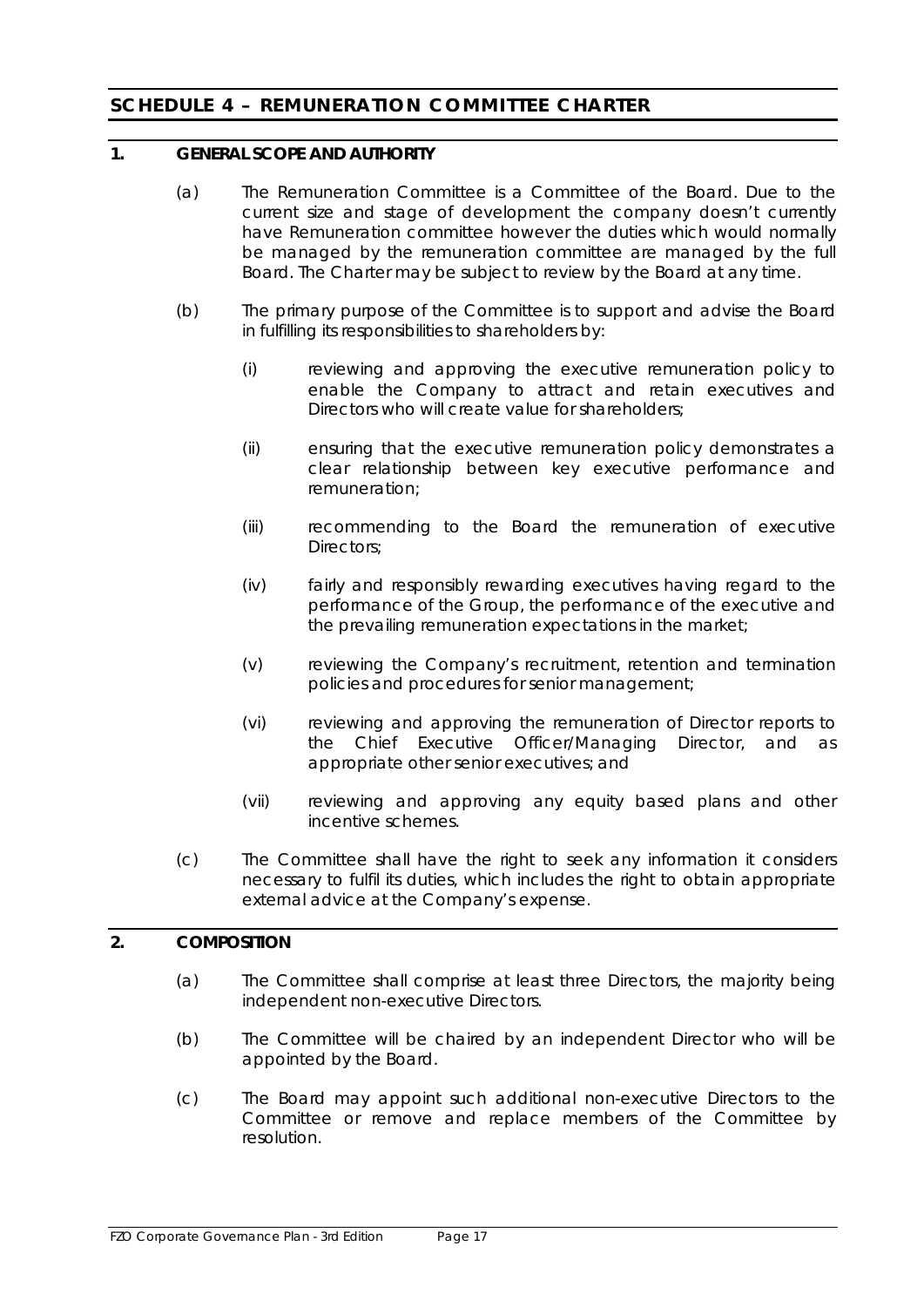### **3. SECRETARY**

- (a) The Company Secretary or their nominee shall be the Secretary of the Committee, and shall attend meetings of the Committee as required.
- (b) The Secretary will be responsible for keeping the minutes of meeting of the Committee and circulating them to Committee members and to the other members of the Board.
- (c) The Secretary shall distribute supporting papers for each meeting of the Committee as far in advance as possible.

#### **4. MEETINGS**

- (a) The Committee will meet at least once per year and additionally as circumstances may require.
- (b) Meetings are called by the Secretary as directed by the Board or at the request of the Chairman of the Committee.
- (c) A quorum shall comprise any two members of the Committee. In the absence of the Committee Chairman or appointed delegate, the members shall elect one of their members as Chairman.
- (d) Where deemed appropriate by the Chairman of the Committee, meetings and subsequent approvals may be held or concluded by way of a circular written resolution or a conference call.
- (e) Decisions will be based on a majority of votes with the Chairman having the casting vote.
- (f) The Committee may invite any executive management team members or other individuals, including external third parties, to attend meetings of the Committee, as they consider appropriate.

# **5. ACCESS**

- (a) Members of the Committee have rights of access to the books and records of the Company to enable them to discharge their duties as Committee members, except where the Board determines that such access would be adverse to the Company's interests.
- (b) The Committee may consult independent experts to assist it in carrying out its duties and responsibilities. Any costs incurred as a result of the Committee consulting an independent expert will be borne by the Company.

# **6. DUTIES AND RESPONSIBILITIES**

In order to fulfil its responsibilities to the Board the Committee shall:

- (a) Executive Remuneration Policy
	- (i) Review and approve the Group's recruitment, retention and termination policies and procedures for senior executives to enable the Company to attract and retain executives and Directors who can create value for shareholders.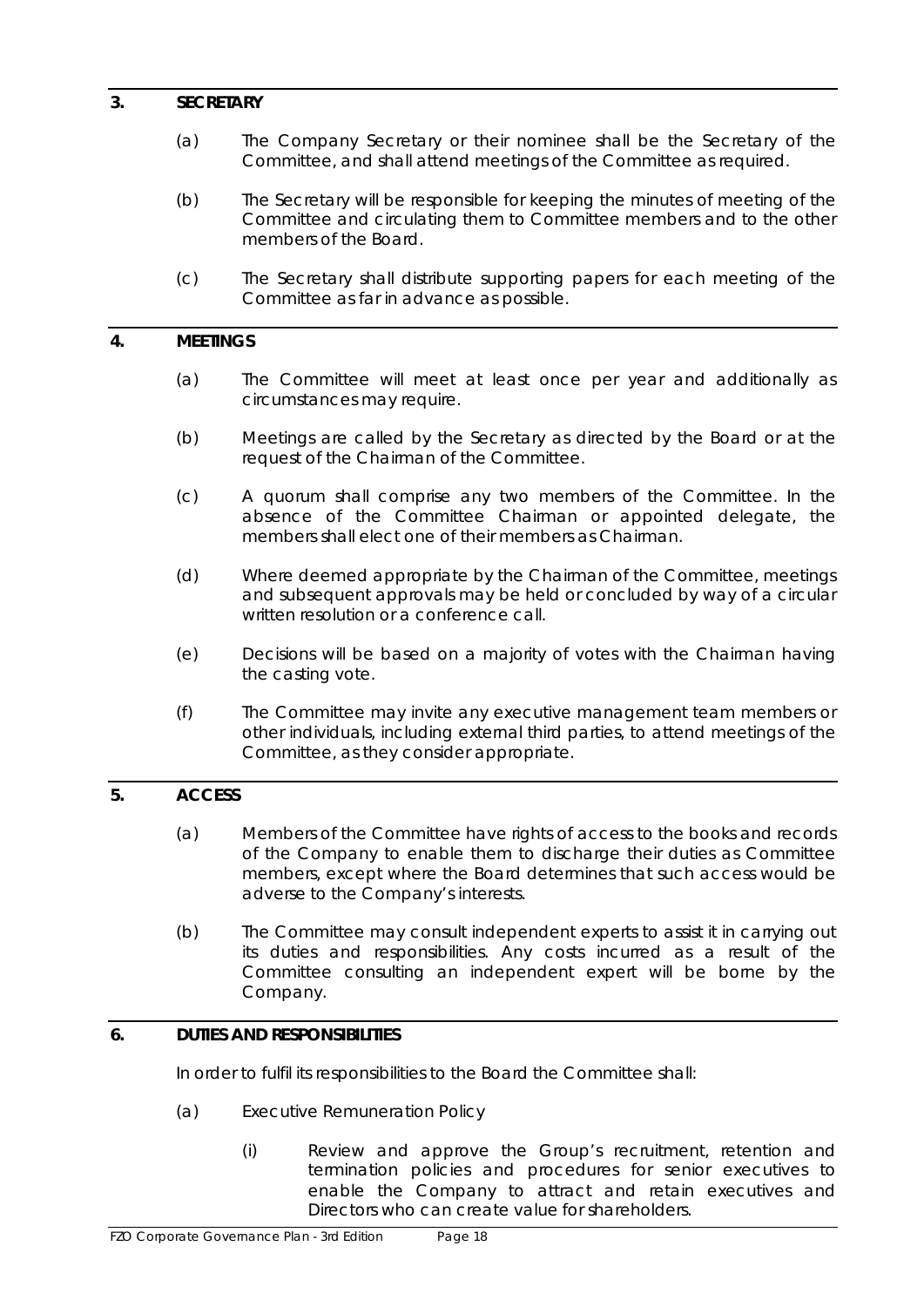- (ii) Review the on-going appropriateness and relevance of the executive remuneration policy and other executive benefit programs.
- (iii) Ensure that remuneration policies fairly and responsibly reward executives having regard to the performance of the Company, the performance of the executive and prevailing remuneration expectations in the market.
- (b) Executive Directors and Senior Management
	- (i) Consider and make recommendations to the Board on the remuneration for each executive Director (including base pay, incentive payments, equity awards, retirement rights, service contracts) having regard to the executive remuneration policy.
	- (ii) Review and approve the proposed remuneration (including incentive awards, equity awards and service contracts) for the direct reports of the Chief Executive Officer/Managing Director. As part of this review the Committee will oversee an annual performance evaluation of the senior executive team. This evaluation is based on specific criteria, including the business performance of the Company and its subsidiaries, whether strategic objectives are being achieved and the development of management and personnel.
- (c) Executive Incentive Plan

Review and approve the design of any executive incentive plans.

- (d) Equity Based Plans
	- (i) Review and approve any equity based plans that may be introduced (**Plans**) in the light of legislative, regulatory and market developments.
	- (ii) For each Plan, determine each year whether awards will be made under that Plan.
	- (iii) Review and approve total proposed awards under each Plan.
	- (iv) In addition to considering awards to executive Directors and direct reports to the Chief Executive Officer/Managing Director, review and approve proposed awards under each plan on an individual basis for executives as required under the rules governing each plan or as determined by the Committee.
	- (v) Review, approve and keep under review performance hurdles for each equity based plan.
	- (vi) Review, manage and disclose the policy (if any) under which participants to a Plan may be permitted (at the discretion of the Company) to enter into transactions (whether through the use of derivatives or otherwise) which limit the economic risk of participating in the Plan.
- (e) Other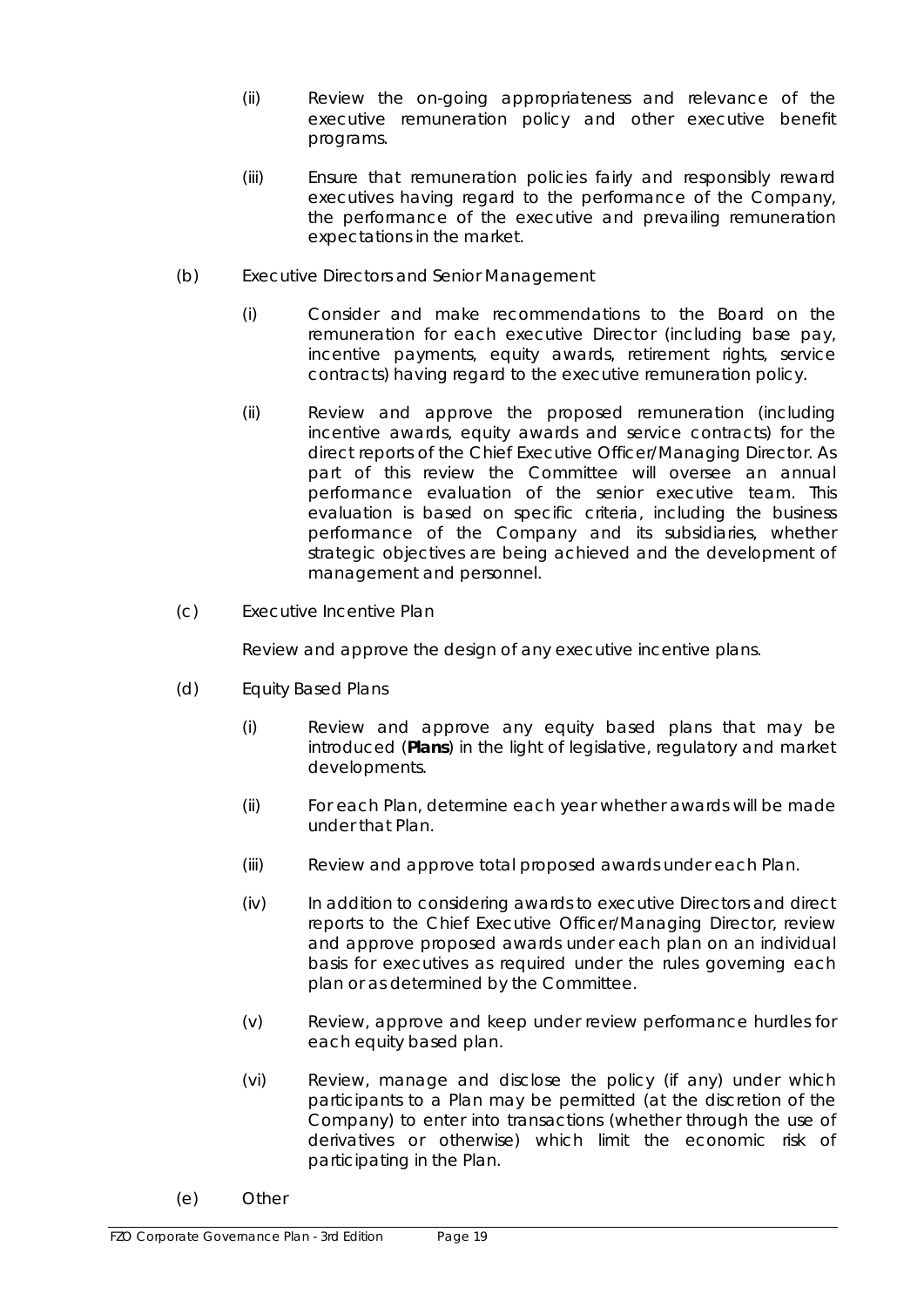The Committee shall perform other duties and activities that it or the Board considers appropriate.

(f) Disclose the policies and practices regarding the remuneration of nonexecutive directors, executive directors and other senior executives.

# **7. APPROVALS**

The Committee must approve the following prior to implementation:

- (a) changes to the remuneration or contract terms of executive Directors and direct reports to the Chief Executive Officer/Managing Director;
- (b) the Plans or amendments to current equity plans or executive cash-based incentive plans;
- (c) total level of awards proposed from equity plans or executive cash-based incentive plans; and
- (d) termination payments to executive Directors or direct reports to the Chief Executive Officer/Managing Director. Termination payments to other departing executives should be reported to the Committee at its next meeting.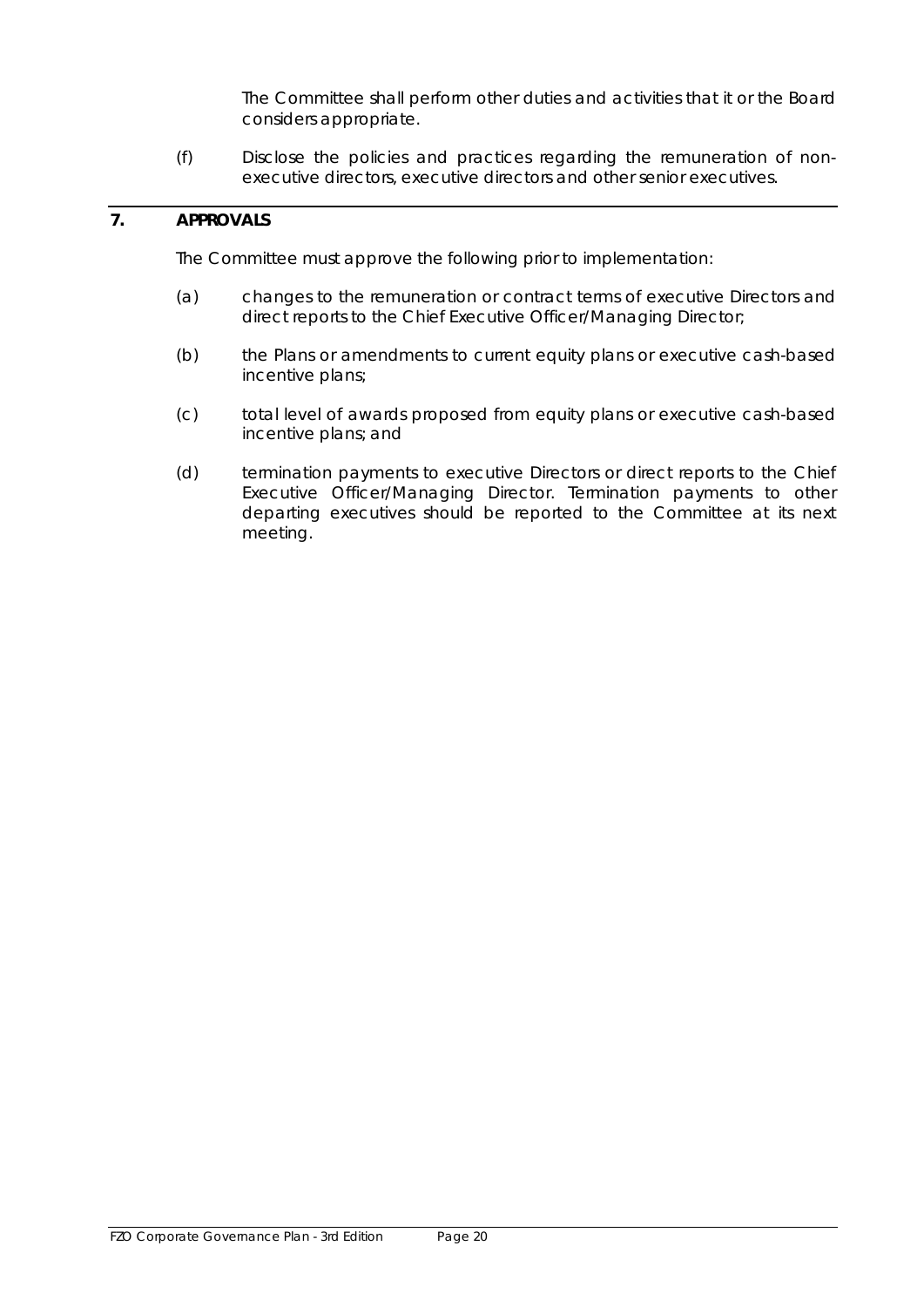# <span id="page-22-0"></span>**SCHEDULE 5 – NOMINATION COMMITTEE CHARTER**

### **1. GENERAL SCOPE AND AUTHORITY**

- (a) The Nomination Committee is a Committee of the Board. Due to the current size and stage of development the company doesn't currently have a nomination committee however the duties which would normally be managed by the nomination committee are managed by the full Board. The Charter may be subject to review by the Board at any time.
- (b) The primary purpose of the Committee is to support and advise the Board in:
	- (i) maintaining a Board that has an appropriate mix of skills and experience to be an effective decision-making body; and
	- (ii) ensuring that the Board is comprised of Directors who contribute to the successful management of the Company and discharge their duties having regard to the law and the highest standards of corporate governance.

### **2. COMPOSITION**

- (a) The Committee shall comprise at least three non-executive Directors, the majority of whom must be independent, one of whom will be appointed the Committee Chairman.
- (b) The Board may appoint additional non-executive Directors to the Committee or remove and replace members of the Committee by resolution.

# **3. SECRETARY**

- (a) The Company Secretary or their nominee shall be the Secretary of the Committee and shall attend meetings of the Committee as required.
- (b) The Secretary will be responsible for keeping the minutes of meetings of the Committee and circulating them to Committee members and to the other members of the Board.
- (c) The Secretary shall distribute supporting papers for each meeting of the Committee as far in advance as possible.

### **4. MEETINGS**

- (a) The Committee will meet at least once a year and additionally as circumstances may require.
- (b) Meetings are called by the Secretary as directed by the Board or at the request of the Chairman of the Committee.
- (c) Where deemed appropriate by the Chairman of the Committee, meetings and subsequent approvals may be held or concluded by way of a circular written resolution or conference call.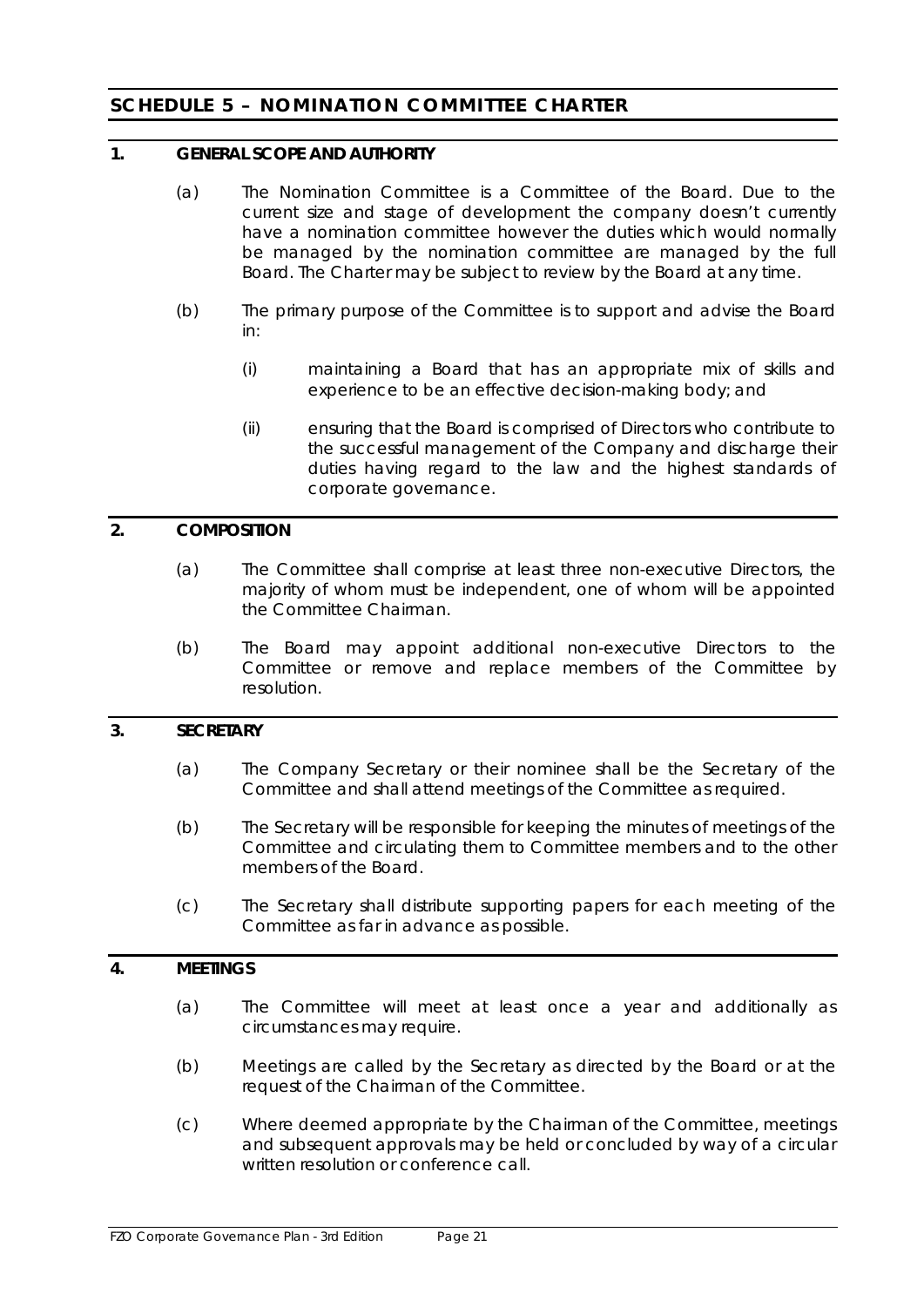- (d) A quorum shall comprise any two members of the Committee. In the absence of the Committee Chairman or appointed delegate, the members shall elect one of their number as Chairman.
- (e) Decisions will be based on a majority of votes with the Chairman having a casting vote.
- (f) The Committee may invite executive management team members or other individuals, including external third parties to attend meetings of the Committee, as they consider appropriate.

# **5. ACCESS**

- (a) Members of the Committee have rights of access to the books and records of the Company to enable them to discharge their duties as Committee members, except where the Board determines that such access would be adverse to the Company's interests.
- (b) The Committee may consult independent experts where the Committee considers this necessary to carry out its duties and responsibilities. Any costs incurred as a result of the Committee consulting an independent expert will be borne by the Company.

# **6. RESPONSIBILITIES**

The Committee shall periodically review and consider the structure and balance of the Board and make recommendations regarding appointments, retirements and terms of office of Directors. In particular, in addition to any other specific responsibility given to the Committee under the Corporate Governance Plan, the Committee is to:

- (a) identify and recommend to the Board candidates for the Board after considering the necessary and desirable competencies of new Board members to ensure the appropriate mix of skills and experience and after assessment of how the candidates can contribute to the strategic direction of the Company;
- (b) undertake appropriate checks before appointing a candidate, or putting forward to security holders a candidate for election, as a Director, including checks in respect of character, experience, education, criminal record and bankruptcy history (as appropriate);
- (c) ensure that all material information relevant to a decision on whether or not to elect or re-elect a Director will be provided to security holders in the Notice of Meeting containing the resolution to elect or re-elect a Director, including:
	- (i) biographical details (including relevant qualifications and experience and skills);
	- (ii) details of any other material directorships currently held by the candidate;
	- (iii) where standing as a Director for the first time, any material adverse information revealed by the checks, details of any interest, position, association or relationship that might materially influence their capacity to be independent and act in the best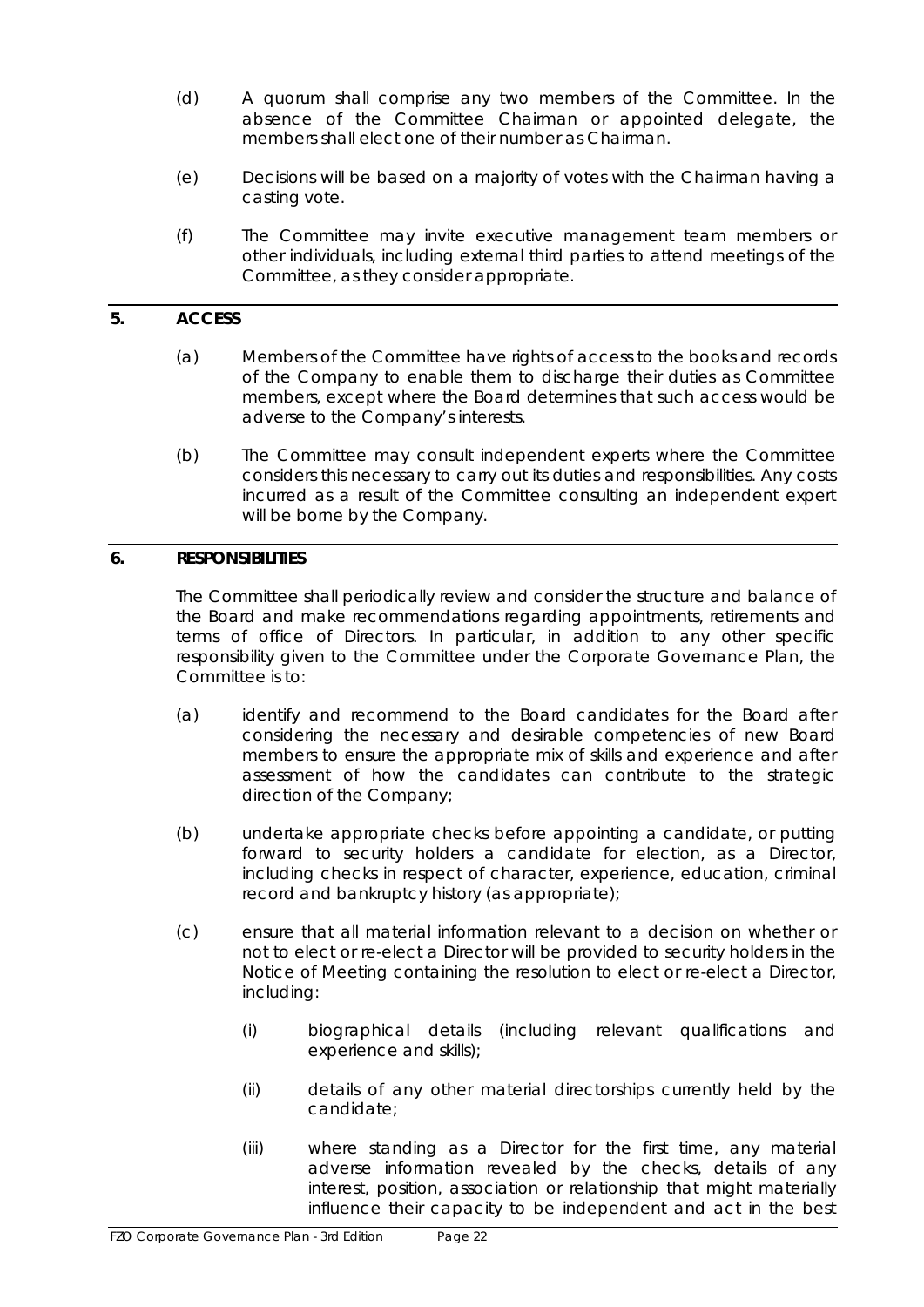interests of the Company and its shareholders, and a statement whether the Board considers the candidate is considered to be independent;

- (iv) where standing for re-election as a Director, the term of office served by the Director and a statement whether the Board considers the candidate is considered to be independent; and
- (v) a statement by the Board whether it supports the election or reelection of the candidate;
- (d) ensure that each Director and senior executive is a party to a written agreement with the Company which sets out the terms of that Director's or senior executive's appointment. For these purposes, a senior executive is a member of key management personnel (as defined in the Corporations Act), other than a Director;
- (e) prepare and disclose a Board skill matrix setting out the mix of skills and diversity that the Board currently has (or is looking to achieve);
- (f) approve and review induction and continuing professional development programs and procedures for Directors to ensure that they can effectively discharge their responsibilities;
- (g) assess and consider the time required to be committed by a nonexecutive Director to properly fulfil their duty to the Company and advise the Board;
- (h) consider and recommend to the Board candidates for election or reelection to the Board at each annual shareholders' meeting;
- (i) review Directorships in other public companies held by or offered to Directors and senior executives of the Company;
- (j) review succession plans for the Board will a view to maintaining an appropriate balance of skills and experience on the Board;
- (k) arrange an annual performance evaluation of the Board, its Committee, individual Directors and senior executives;
- (l) make recommendations to the Board on the appropriate size and composition of the Board; and
- (m) make recommendations to the Board on the terms and conditions of appointment to, and removal and retirement from, the Board.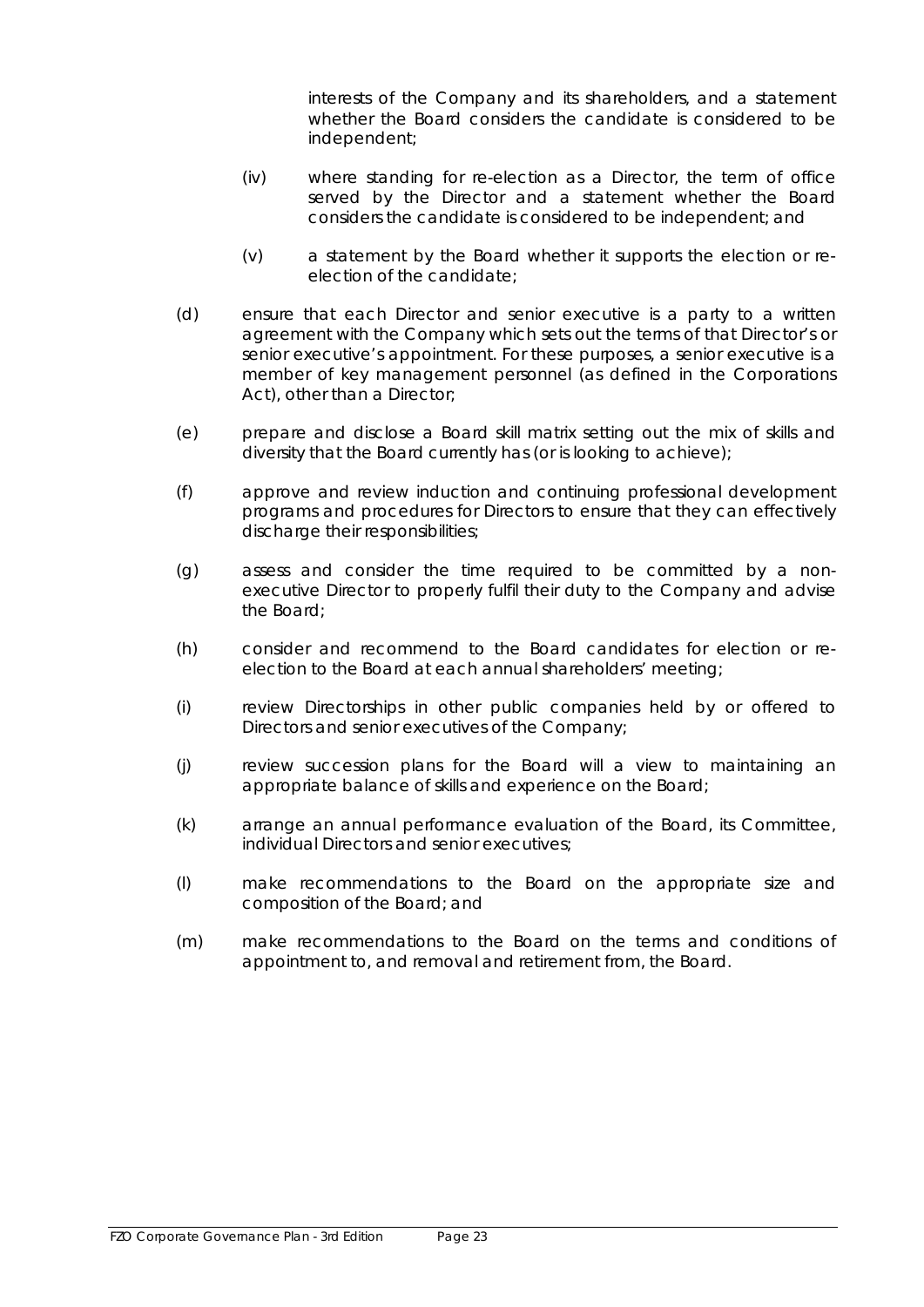# <span id="page-25-0"></span>**SCHEDULE 6 – DISCLOSURE – PERFORMANCE EVALUATION**

The Board will arrange a performance evaluation of the Board, its Committees (if any), individual Directors and senior executives on an annual basis. To assist in this process an independent advisor may be used.

The Board will conduct an annual review of the role of the Board, assess the performance of the Board over the previous 12 months and examine ways of assisting the Board in performing its duties more effectively.

The review will include:

- (a) comparing the performance of the Board with the requirements of its Charter;
- (b) examination of the Board's interaction with management;
- (c) the nature of information provided to the Board by management; and
- (d) management's performance in assisting the Board to meet its objectives.

A similar review will be conducted for each Committee by the Board with the aim of assessing the performance of each Committee and identifying areas where improvements can be made.

The Board will oversee the evaluation of the remuneration of the Company's senior executives. This evaluation must be based on specific criteria, including the business performance of the Company and its subsidiaries, whether strategic objectives are being achieved and the development of management and personnel.

The Company must disclose, in relation to each financial year, whether or not the relevant annual performance evaluations have been conducted in accordance with the above processes.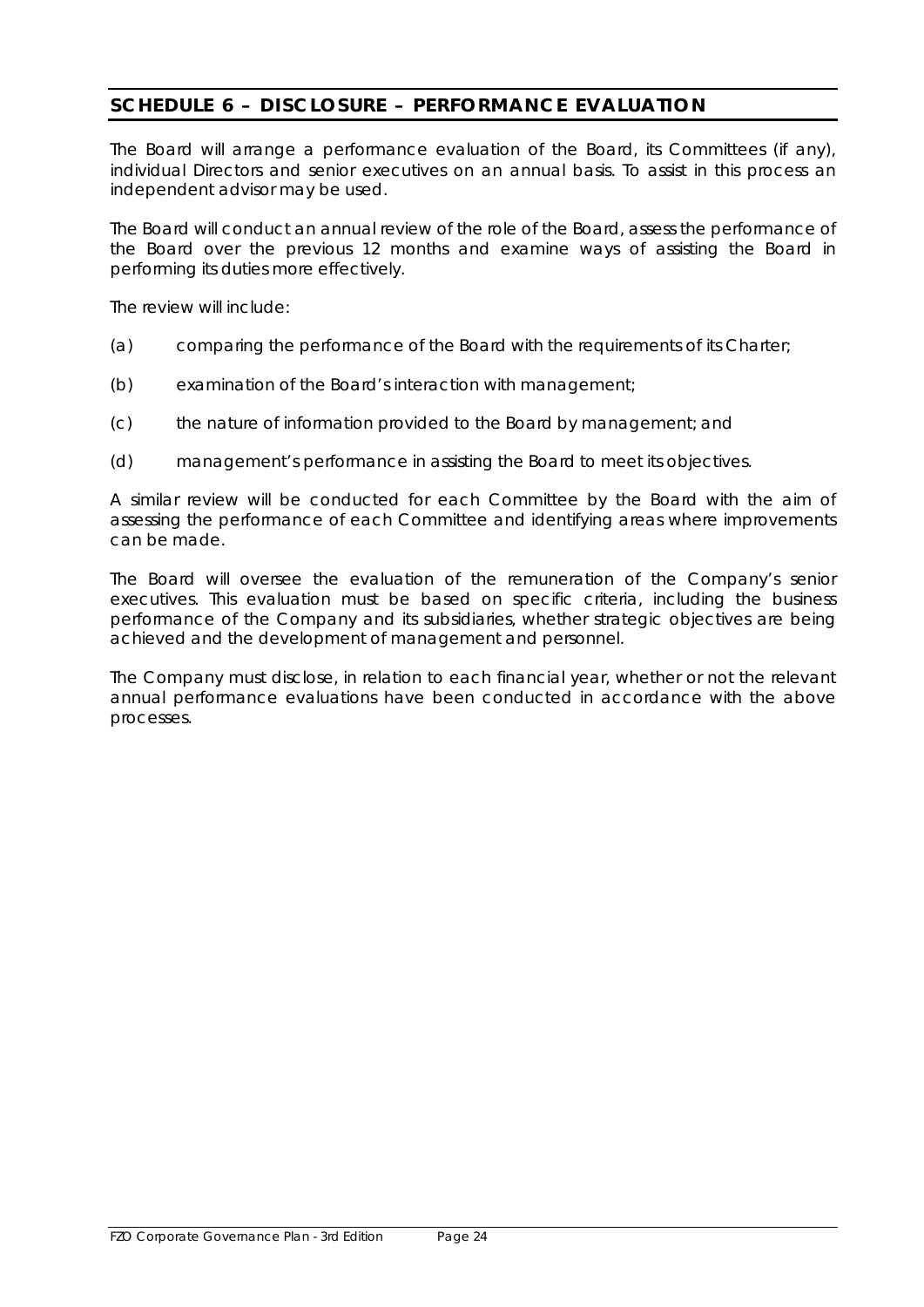# <span id="page-26-0"></span>**SCHEDULE 7 – DISCLOSURE – CONTINUOUS DISCLOSURE**

The Company must comply with continuous disclosure requirements arising from legislation and the ASX Listing Rules.

The general rule, in accordance with ASX Listing Rule 3.1, is that once the Company becomes aware of any information concerning it that a reasonable person would expect to have a material effect on the price of value of the Company's securities, the Company must immediately disclose that information to the ASX.

The Company has in place a written policy on information disclosure and relevant procedures.

The focus of these procedures is on continuous disclosure compliance and improving access to information for investors.

The Company Secretary is responsible for:

- (a) overseeing and co-ordinating disclosure of information to the relevant stock exchanges and shareholders; and
- (b) providing guidance to Directors and employees on disclosure requirements and procedures.

Price sensitive information is publicly released through ASX before it is disclosed to shareholders and market participants. Distribution of other information to shareholders and market participants is also managed through disclosure to the ASX.

All announcements (and media releases) must be:

- (a) prepared in compliance with ASX Listing Rules continuous disclosure requirements;
- (b) factual and not omit material information; and
- (c) expressed in a clear and objective manner to allow investors to assess the impact of the information when making investment decisions.

The Company's protocol in relation to the review and release of ASX announcements (and media releases) is as follows:

- (a) All key announcements at the discretion of the Managing Director are to be circulated to and reviewed by all members of the Board.
- (b) All members of the Board are required to provide to the Managing Director (or in his/her absence, the Company Secretary) with verbal or written contribution of each announcement, prior to its release.
- (c) Any relevant parties named in the announcement should also be given the opportunity to review the announcement prior to its release, to confirm all information is factually correct.
- (d) The Managing Director (and in his/her absence, the Company Secretary) is to be given the final signoff before release to the ASX of the announcement.

Information is posted on the Company's website after the ASX confirms an announcement has been made, with the aim of making the information readily accessible to the widest audience.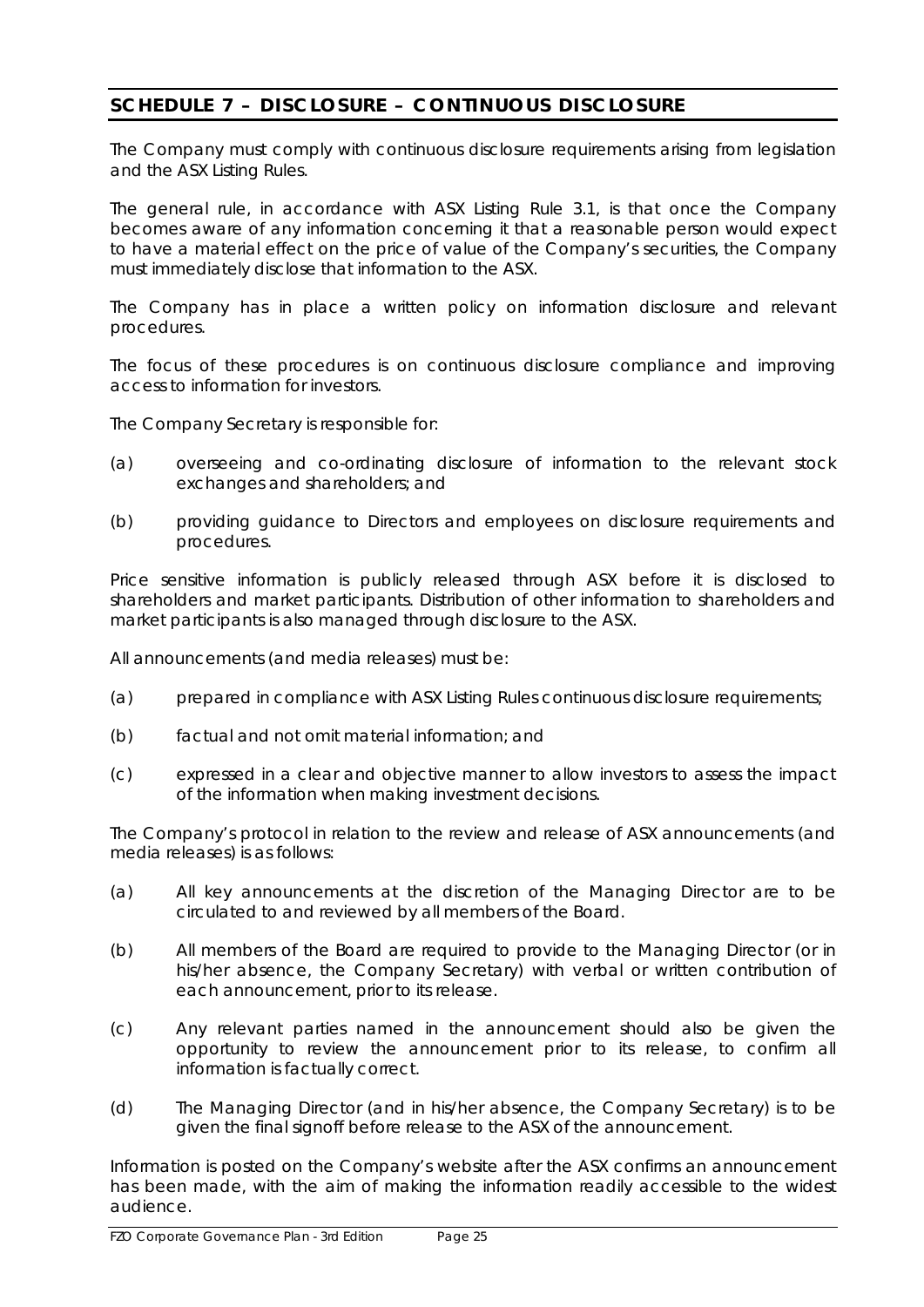The Company Secretary is to maintain a register and copy of all announcements released.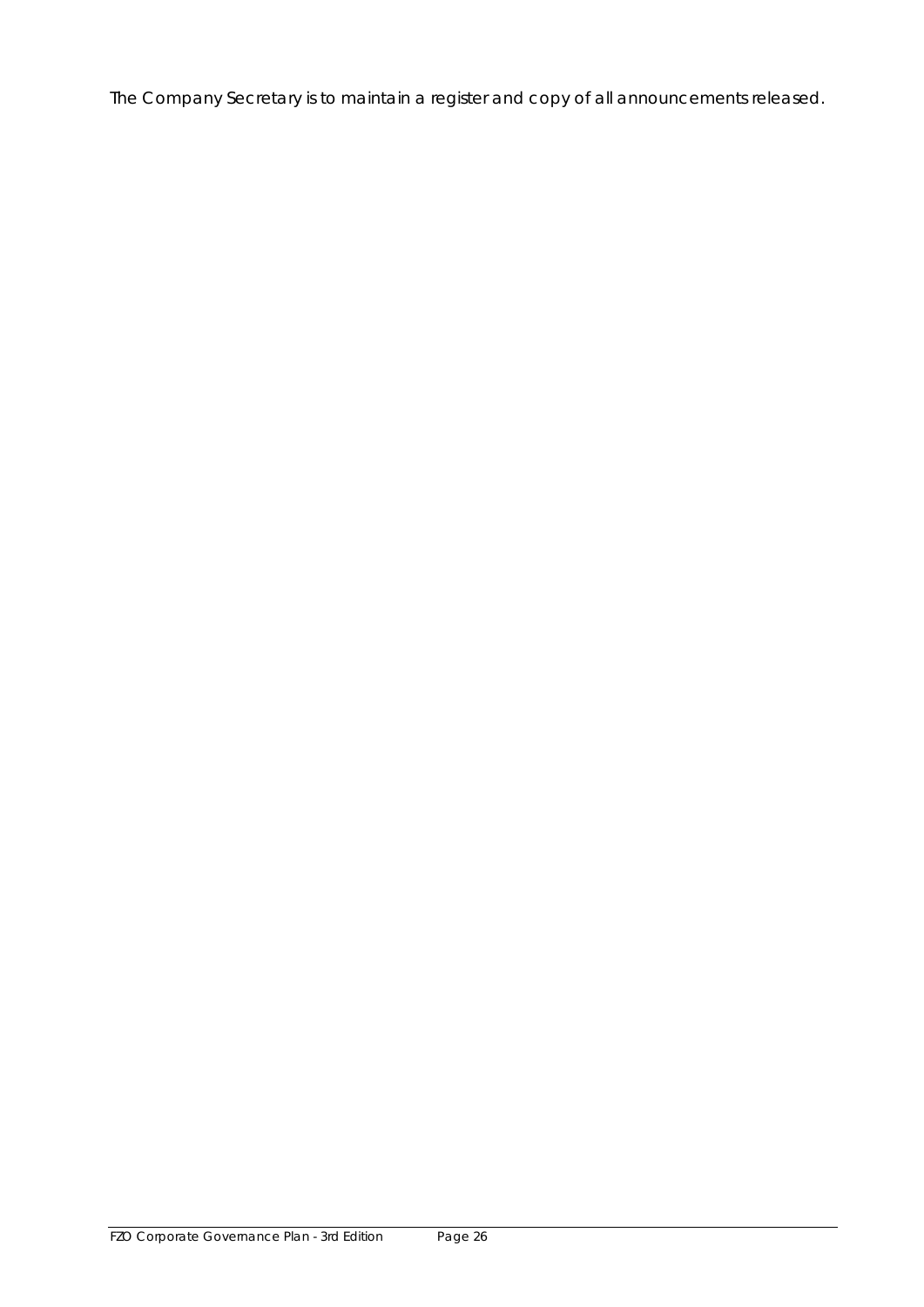# <span id="page-28-0"></span>**SCHEDULE 8 – DISCLOSURE – RISK MANAGEMENT**

### **1. DISCLOSURE – RISK MANAGEMENT REVIEW PROCEDURE AND INTERNAL COMPLIANCE AND CONTROL**

The Board determines the Company's "risk profile" and is responsible for overseeing and approving risk management strategy and policies, internal compliance and internal control.

The Board has taken responsibility for implementing the risk management system.

The Board will consider particular matters for approval or review. Among other things it will:

- (a) oversee the Company's risk management systems, practices and procedures to ensure effective risk identification and management and compliance with internal guidelines and external requirements;
- (b) assist management to determine whether it has any material exposure to economic, environmental and/or social sustainability risks (as those terms are defined in the ASX Corporate Governance Council's *Corporate Governance Principles and Recommendations*) and, if it does, how it manages, or intends to manage, those risks;
- (c) assist management to determine the key risks to the businesses and prioritise work to manage those risks; and
- (d) review reports by management on the efficiency and effectiveness of risk management and associated internal compliance and control procedures.

The Company's process of risk management and internal compliance and control includes:

- (a) identifying and measuring risks that might impact upon the achievement of the Company's goals and objectives, and monitoring the environment for emerging factors and trends that affect these risks;
- (b) formulating risk management strategies to manage identified risks, and designing and implementing appropriate risk management policies and internal controls; and
- (c) monitoring the performance of, and improving the effectiveness of, risk management systems and internal compliance and controls, including regular assessment of the effectiveness of risk management and internal compliance and control.

To this end, comprehensive practises are in place that are directed towards achieving the following objectives:

- (a) compliance with applicable laws and regulations:
- (b) preparation of reliable published financial information; and
- (c) implementation of risk transfer strategies where appropriate eg insurance.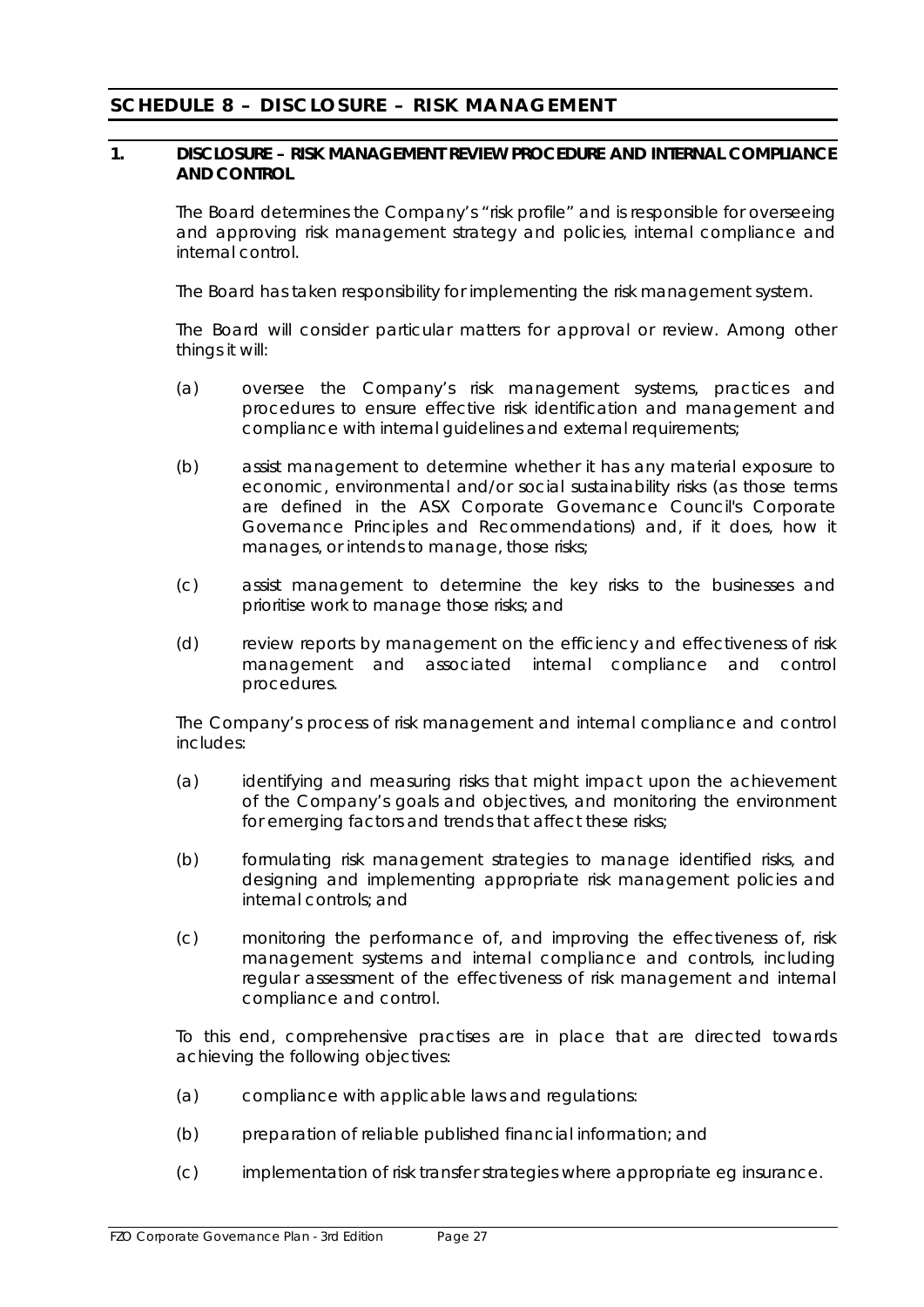The responsibility for undertaking and assessing risk management and internal control effectiveness is delegated to management. Management is required to assess risk management and associated internal compliance and control procedures and report back to the Board.

The Board will review assessments of the effectiveness of risk management and internal compliance and control at least annually.

The Company must disclose at least annually whether the Board (or a committee of the Board) has completed a review of the Company's risk management framework to satisfy itself that it continues to be sound.

The Company will disclose if it has any material exposure to economic, environmental and/or social sustainability risks (as those terms are defined in the ASX Corporate Governance Council's *Corporate Governance Principles and Recommendations*) and, if it does, how it manages, or intends to manage, those risks.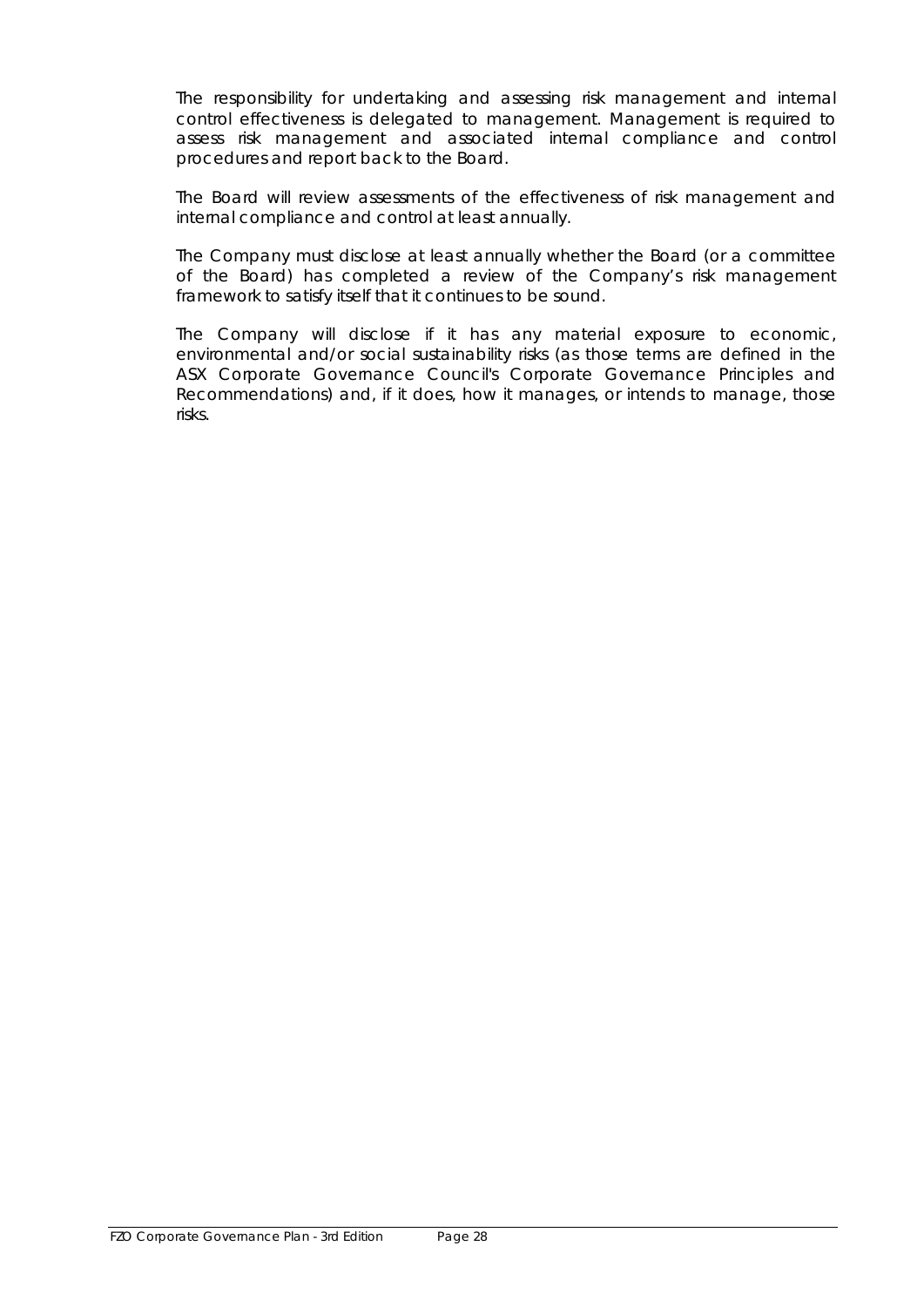# <span id="page-30-0"></span>**SCHEDULE 9 – SECURITIES TRADING POLICY**

## **1. INTRODUCTION**

The shares of Family Zone Cyber Safety Limited (**Company**) are listed on the Australian Securities Exchange (**ASX**).

This policy outlines:

- (a) when Directors, senior management and other employees of the Company may deal in Company Securities;
- (b) when Directors, senior management and other employees of the Company may deal in securities of another publicly traded entity (because they may obtain inside information about another entity's securities while performing their duties for the Company); and
- (c) procedures to reduce the risk of insider trading.

#### **2. DEFINED TERMS**

In this policy:

### **Black Out Periods** means:

- (a) from three days prior to the last day of the month of a fiscal quarter (currently 28 March, 27 June, 27 September and 28 December) to and including the second trading day after the public announcement of the financial results of the quarter;
- (b) from three days prior to the last day of the financial year (currently 27 June) to and including the second trading day after the public announcement of the financial results of the year;
- (c) from three days prior the last day of the half financial year (currently 28 December) to and including the second trading day after the public announcement of the half yearly financial results of the half year; and
- (d) such other periods as the Company may notify from time to time, for example, where the Company was considering a major transaction that could have a material effect on the stock price.

**Clearance Officer** means persons appointed by the Company from time to time who are responsible for processing the securities dealing clearance.

**Company Securities** includes shares, debentures, rights, options and any other financial products of the Company traded on any stock exchange.

**Designated Person** means a Director or person having authority for planning, directing and controlling the activities of the Company, directly or indirectly, whether as an employee or consultant, and any other person who, from time to time, is notified by the Company that they are deemed a designated person.

**Key Management Personnel** means a person having authority and responsibility for planning, directing and controlling the activities of the Company, directly or indirectly, including any Director (whether executive or otherwise) of the Company.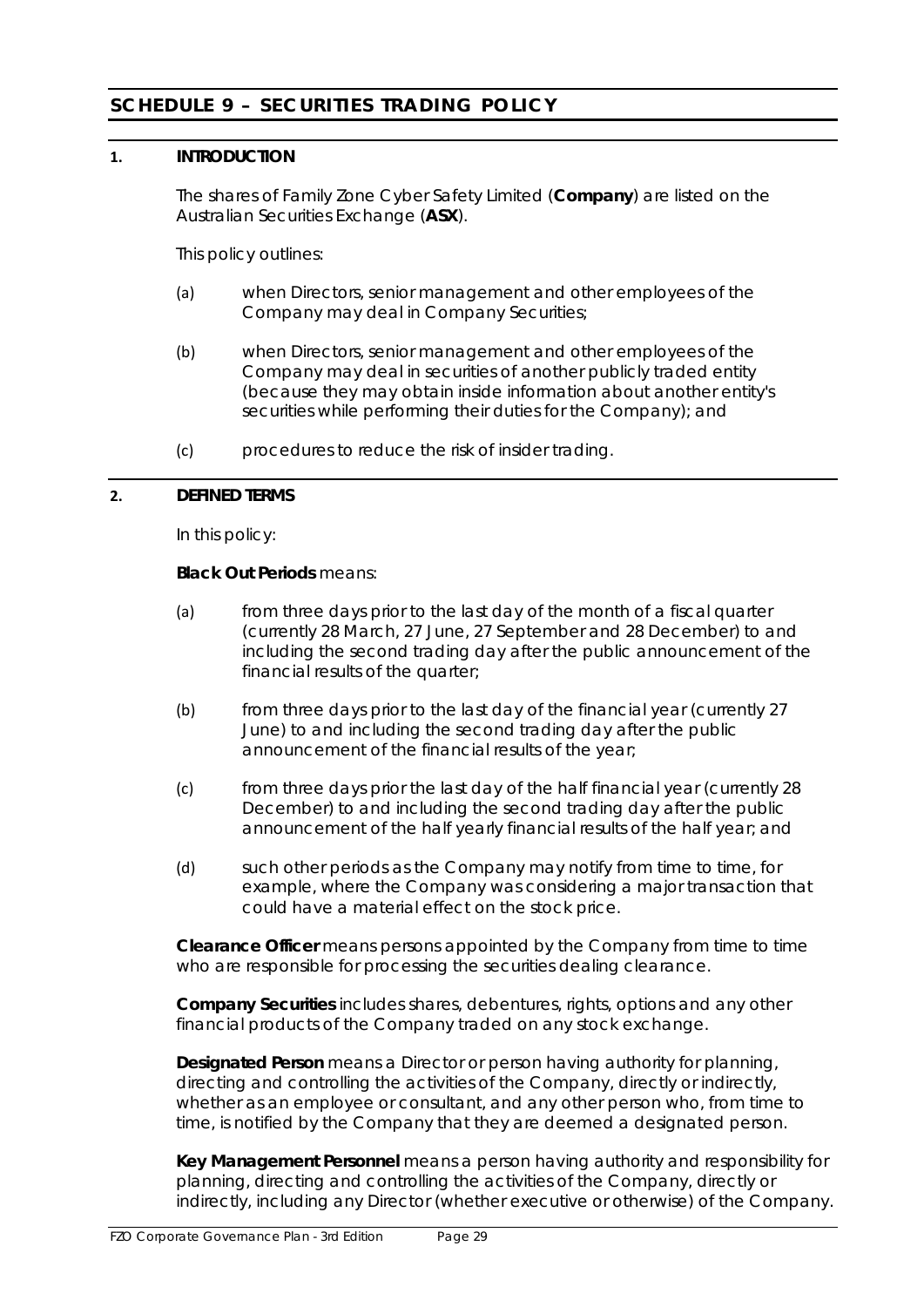**Securities Dealing Clearance Request** means the form set out as Attachment B to this policy.

# **3. INSIDER TRADING**

If a person has information about securities and the person knows, or ought reasonably to know, that the information is inside information, it is illegal for the person to:

- (a) deal in the securities:
- (b) procure another person to deal in the securities; or
- (c) give the information to another person (also known as "tipping") who the person knows, or ought reasonably to know, is likely to:
	- (i) deal in the securities; or
	- (ii) procure someone else to deal in the securities.

Insider trading is a criminal offence. It is punishable by substantial fines or imprisonment or both. A company may also be liable if an employee or Director engages in insider trading.

Insider trading may also attract civil penalties. A court may impose substantial pecuniary penalties for insider trading and order payment of compensation to persons who suffer loss or damage because of insider trading.

#### <span id="page-31-0"></span>**4. WHAT IS INSIDE INFORMATION?**

Inside information is information that:

- <span id="page-31-1"></span>(a) is not generally available; and
- (b) if it were generally available, would, or would be likely to, influence persons who commonly invest in securities in deciding whether to acquire or dispose of the relevant securities.

Information is generally available if it:

- (a) is readily observable;
- (b) has been made known in a manner likely to bring it to the attention of persons who commonly invest in securities of the relevant type and a reasonable period for that information to be disseminated has elapsed since it was made known; or
- (c) consists of deductions, conclusions or inferences made or drawn from information falling under paragraphs [4\(a\)](#page-31-0) or [4\(b\)a](#page-31-1)bove.

# **5. WHAT IS DEALING IN SECURITIES?**

Dealing in securities includes:

(a) applying for, acquiring, or disposing of, securities;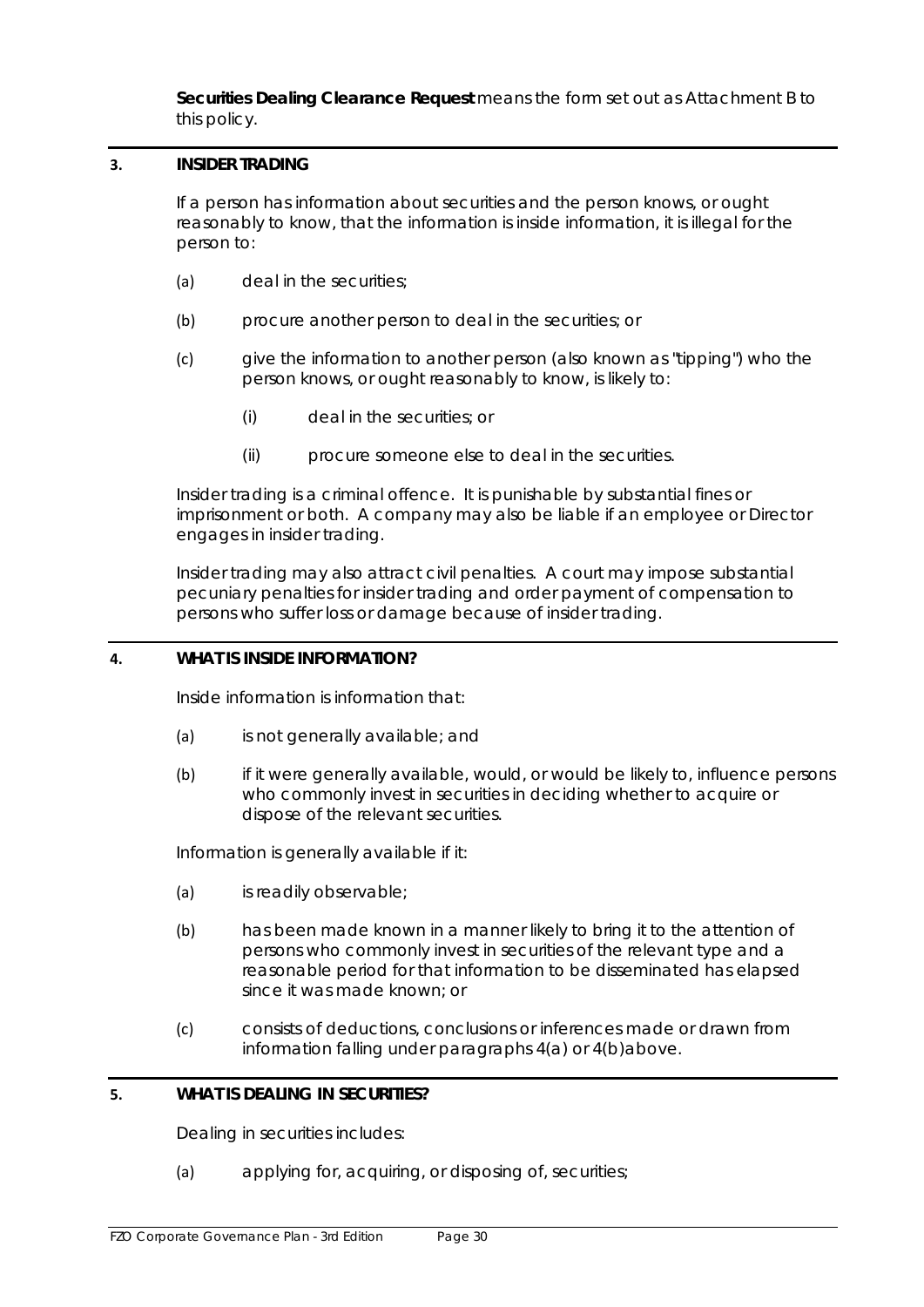- (b) entering into an agreement to apply for, acquire, or dispose of, securities; and
- (c) granting, accepting, acquiring, disposing, exercising or discharging an option or other right or obligation to acquire or dispose of securities.

#### **6. WHEN EMPLOYEES MAY DEAL**

Subject to clause 10, an employee (who is not a Designated Person) may deal in Company Securities if is it not a Black Out Period and he or she does not have information that he or she knows, or ought reasonably to know, is inside information in relation to Company Securities.

An employee (who is not a Designated Person) may deal the listed securities of another entity if he or she does not have information that he or she knows, or ought reasonably to know, is inside information in relation to those securities of the other entity.

# **7. WHEN EMPLOYEES MAY NOT DEAL**

Subject to clause [10,](#page-33-0) an employee (who is not a Designated Person) may not deal or procure another person to deal in Company Securities:

- (a) during Black Out Periods;
- (b) if he or she has information that he or she knows, or ought reasonably to know, is inside information in relation to Company Securities;

An employee may not deal or procure another person to deal in the listed securities of another entity if he or she has information that he or she knows, or ought reasonably to know, is inside information in relation to those securities.

# **8. WHEN A DESIGNATED PERSON MAY DEAL**

A Designated Person may only deal in Company Securities if he or she has complied with clause [11](#page-33-1) below.

A Designated Person may deal in the securities of another publicly traded entity if he or she does not have information that he or she knows, or ought reasonably to know, is inside information in relation to those securities.

# **9. WHEN A DESIGNATED PERSON MAY NOT DEAL**

Subject to clause [10,](#page-33-0) a Designated Person may not deal or procure another person to deal in Company Securities:

- <span id="page-32-2"></span><span id="page-32-0"></span>(a) during Black Out Periods;
- (b) if he or she has information that he or she knows, or ought reasonably to know, is inside information in relation to Company Securities;
- <span id="page-32-1"></span>(c) if he or she has not complied with paragraph 11 below.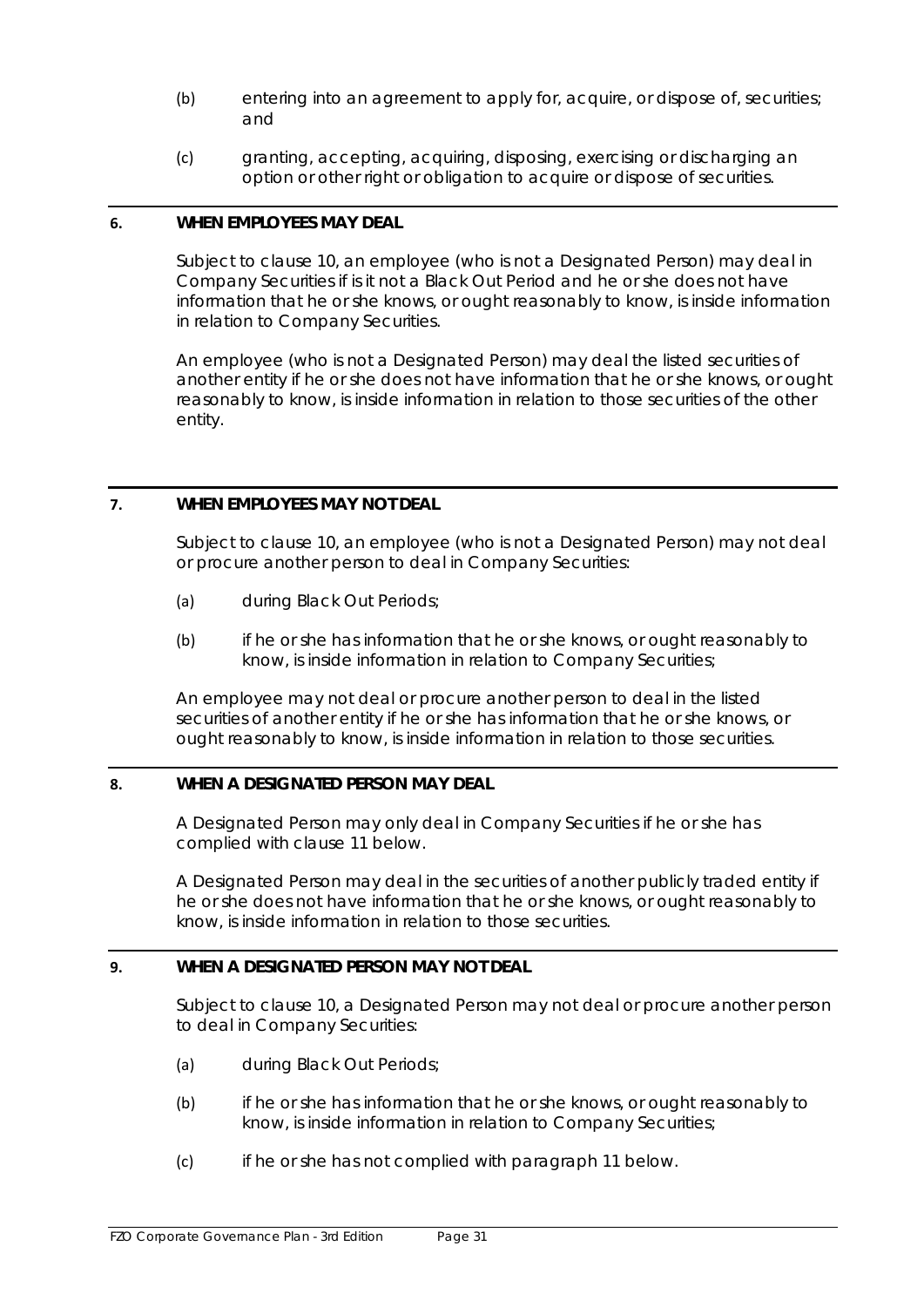A Designated Person may not deal or procure another person to deal in the listed securities of another entity if he or she has information that he or she knows, or ought reasonably to know, is inside information in relation to those securities.

# <span id="page-33-0"></span>**10. EXCEPTIONAL CIRCUMSTANCES**

An employee (including a Designated Person), who is not in possession of inside information in relation to Company Securities, may be given clearance by a Clearance Officer to sell or otherwise dispose of Company Securities during a Black Out Period in any of the following exceptional circumstances:

- (a) if the employee is in severe financial hardship. An employee may be in severe financial hardship if he or she has a pressing financial commitment that cannot be satisfied otherwise than by selling the relevant Company Securities;
- $(b)$  if the employee is required by a court order, or there are other enforceable undertakings, for example in a bona fide family settlement, to transfer or sell the Company Securities or there is some other overriding legal or regulatory requirement for the employee to do so;
- (c) in any other circumstances that may be deemed exceptional by the Chairman of the Company (or the Board if the Chairman is involved).

The employee seeking clearance must satisfy a Clearance Officer or the Chairman or the Board (as applicable) that the employee is in severe financial hardship or that their circumstances are otherwise exceptional and that the proposed sale or disposal of the relevant Company Securities is the only reasonable course of action available.

# <span id="page-33-1"></span>**11. SECURITIES DEALING CLEARANCE**

Before dealing in Company Securities, a Designated Person must submit a Securities Dealing Clearance Request.

A Clearance Officer may only give clearance during periods that are not Black Out Periods or in any of the exceptional circumstances listed in clause [10.](#page-33-0) However, a Clearance Officer may not give clearance during those periods or circumstances if:

- (a) there is a matter about which there is inside information in relation to Company Securities (whether or not the Designated Person knows about the matter) when the Designated Person requests clearance or proposes to deal in Company Securities; and
- (b) a Clearance Officer has any other reason to believe that the proposed dealing breaches this policy.

Any clearance given by a Clearance Officer shall be for a specified duration as determined by a Clearance Officer.

A Clearance Officer must keep a written record of:

- (a) any information received from a Designated Person in connection with this policy; and
- (b) any clearance given under this policy.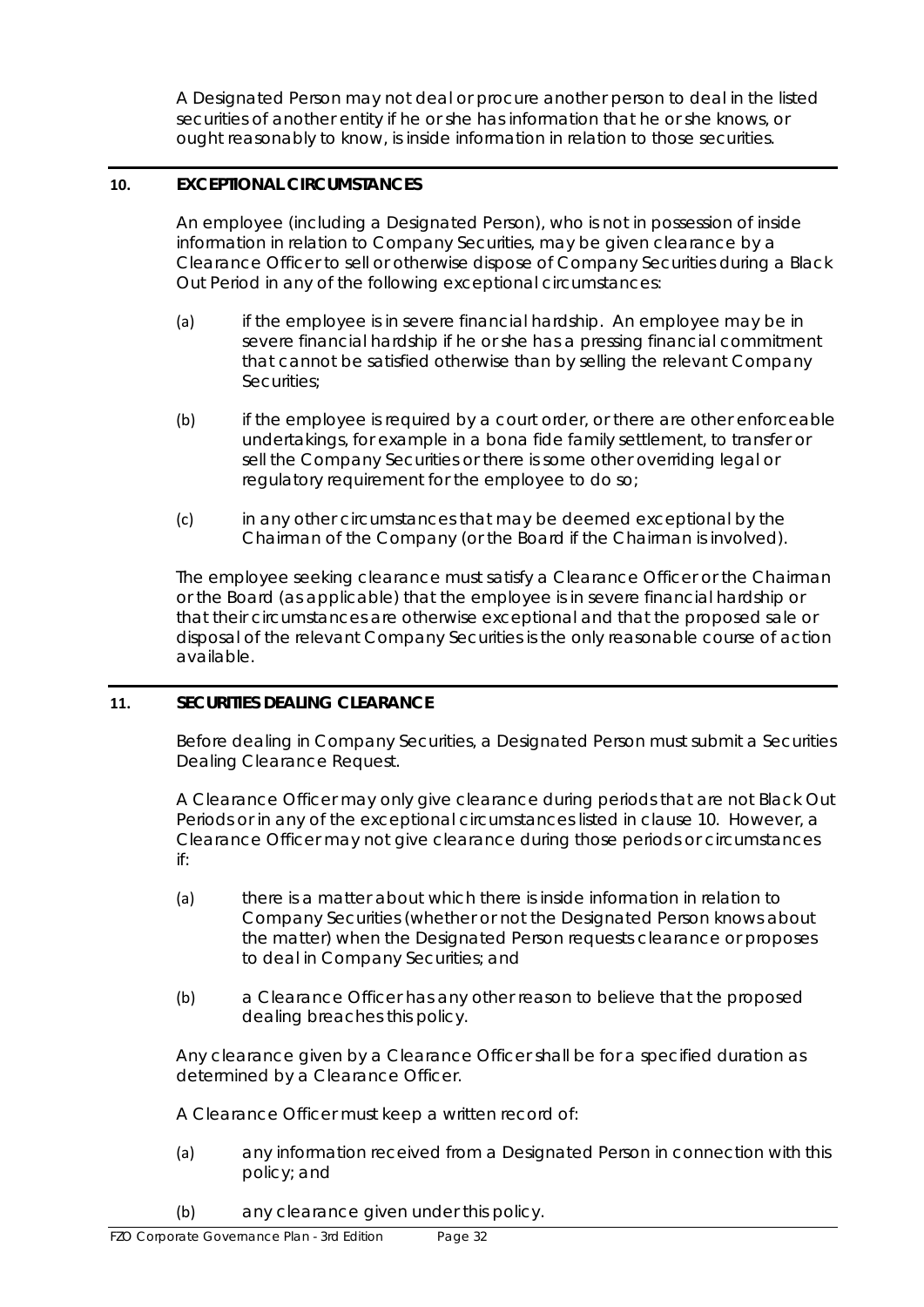# **12. DEALINGS BY ASSOCIATED PERSONS AND INVESTMENT MANAGERS**

If a Designated Person may not deal in the Company Securities, he or she must take all reasonable and necessary steps to prevent any dealing in the Company Securities by:

- (a) any associated person (including family or nominee companies and family trusts); or
- (b) any investment manager on their behalf or on behalf of any associated person.

#### **13. EXCLUDED TRADING**

Notwithstanding clauses [9\(a\)](#page-32-0) and [9\(c\)](#page-32-1) but subject to claus[e 9\(b\),](#page-32-2) the following types of trading are excluded from the operation of this policy:

- (a) transfers of Company Securities already held by a Designated Person into a superannuation fund or other saving scheme in which the Designated Person is a beneficiary;
- (b) an investment in, or trading in units of, a fund or other scheme (other than a scheme only investing in the Company Securities) where the assets of the fund or other scheme are invested at the discretion of a third party;
- (c) where a Designated Person is a trustee, trading in Company Securities by that trust provided the Designated Person is not a beneficiary of the trust and any decision to trade during a Black Out Period is taken by the other trustees or by the investment managers independently of the Designated Person;
- (d) undertakings to accept, or acceptance of, a takeover offer;
- (e) trading under an offer or invitation made to all or most of the Company Security holders, such as, a rights issue, a security purchase plan, a dividend or distribution reinvestment plan and an equal access buy-back, where the plan that determines the timing and structure of the offer has been approved by the board of the Company. This includes decisions relating to whether or not to take up the entitlements and the sale of entitlements required to provide for the take up of the balance of entitlements under a renounceable pro rata issue;
- (f) a disposal of Company Securities that is the result of a secured lender exercising their rights, for example, under a margin lending arrangement;
- (g) the exercise (but not the sale of securities following exercise) of an option or a right under an employee incentive scheme, or the conversion of a convertible security, where the final date for the exercise of the option or right, or the conversion of the security, falls during a Black Out Period and the Company has been in an exceptionally long Black Out Period or the Company has had a number of consecutive Black Out Periods and the Designated Person could not reasonably have been expected to exercise it at a time when free to do so; and
- (h) trading under a non-discretionary trading plan for which prior written clearance has been provided by a Clearance Officer and where: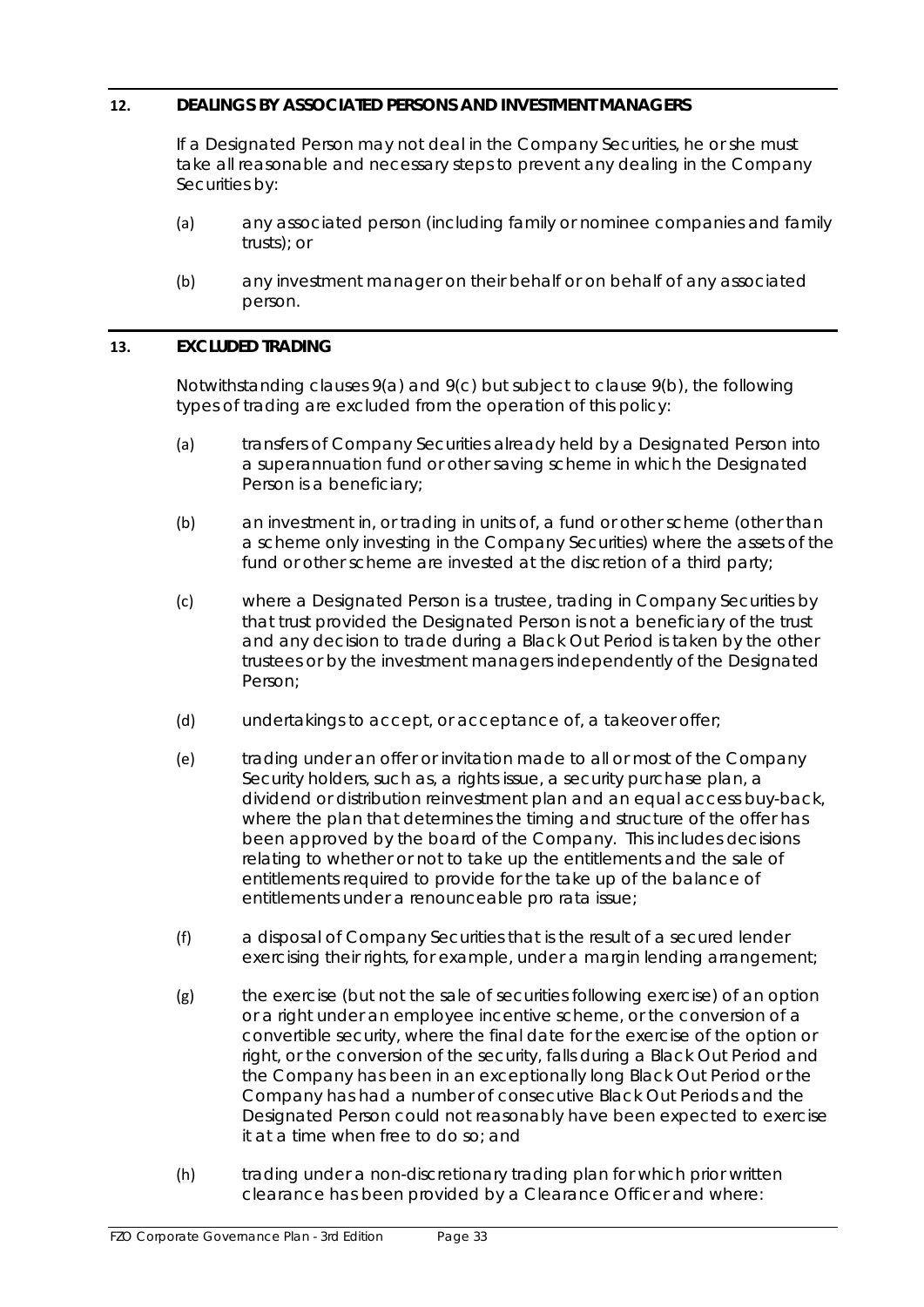- (i) the Designated Person did not enter into the plan or amend the plan during a Black Out Period; and
- (ii) the trading plan does not permit the Designated Person to exercise any influence or discretion over how, when, or whether to trade.

# **14. COMMUNICATING INSIDE INFORMATION**

If an employee (including a Designated Person) has information that he or she knows, or ought reasonably to know, is inside information in relation to Company Securities or the listed securities of another entity, the employee must not directly or indirectly communicate that information to another person if he or she knows, or ought reasonably to know, that the other person would or would be likely to:

- (a) deal in Company Securities or those securities of the other entity; or
- (b) procure another person to deal in Company Securities or the securities of the other entity.

An employee must not inform colleagues (except a Clearance Officer) about inside information or its details.

# **15. HEDGING PROHIBITION**

A member of the Key Management Personnel must not enter into an arrangement with anyone if that arrangement would have the effect of limiting the exposure of the member to risk relating to an element of the member's remuneration that:

- <span id="page-35-0"></span>(a) has not vested in the member; or
- (b) has vested in the member but remains subject to a holding lock.

Without limiting paragraph [15\(a\),](#page-35-0) remuneration that is not payable to a member until a particular day is, until that day, remuneration that has not vested in the member.

# **16. ACKNOWLEDGEMENT OF THIS POLICY**

Each employee (including a Designated Person) shall be required to provide to the Company an acknowledgement of this policy in the form in Attachment A.

#### **17. BREACH OF POLICY**

A breach of this policy by an employee (including a Designated Person) may lead to disciplinary action. It may also be a breach of the law.

#### **18. ASSISTANCE AND ADDITIONAL INFORMATION**

Employees (including Designated Persons) who are unsure about any information they may have in their possession, and whether they can use that information for dealing in securities, should contact a Clearance Officer.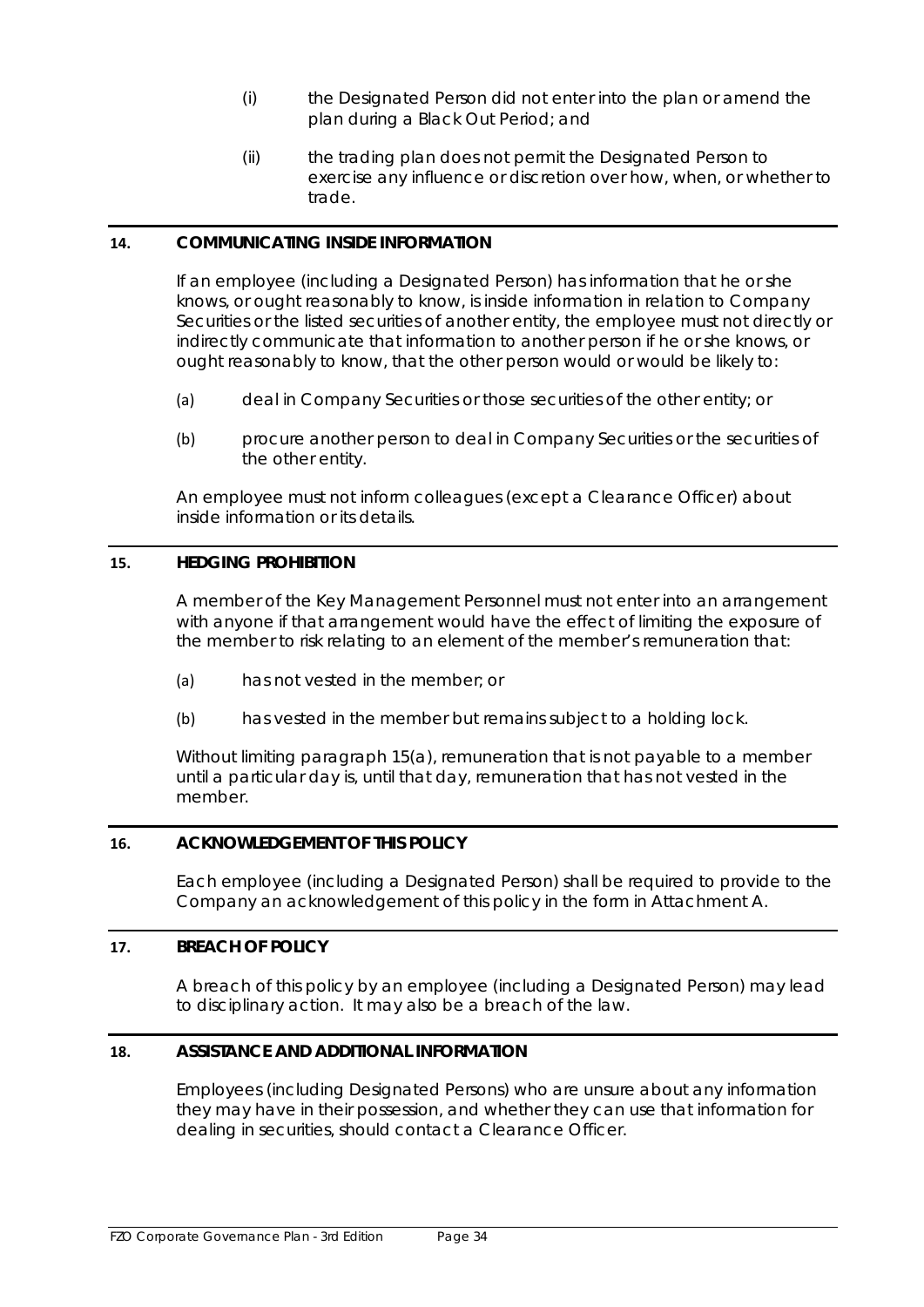#### **FORM OF ACKNOWLEDGEMENT BY EMPLOYEE**

- (a) I have read and understood the document titled "Securities Trading Policy" of Family Zone Cyber Safety Limited (the **Securities Trading Policy**).
- (b) I agree to be bound by, and to comply with, the Securities Trading Policy.
- (c) I acknowledge and agree that the Securities Trading Policy forms part of the terms of my appointment as an employee/director/consultant of Family Zone Cyber Safety Limited.

…………………………………………………………………………….………..

Signature

Name: ………………………………………………………………………..……

Date: …………………………………………………………..…………………..

To be returned to the Company Secretary on completion.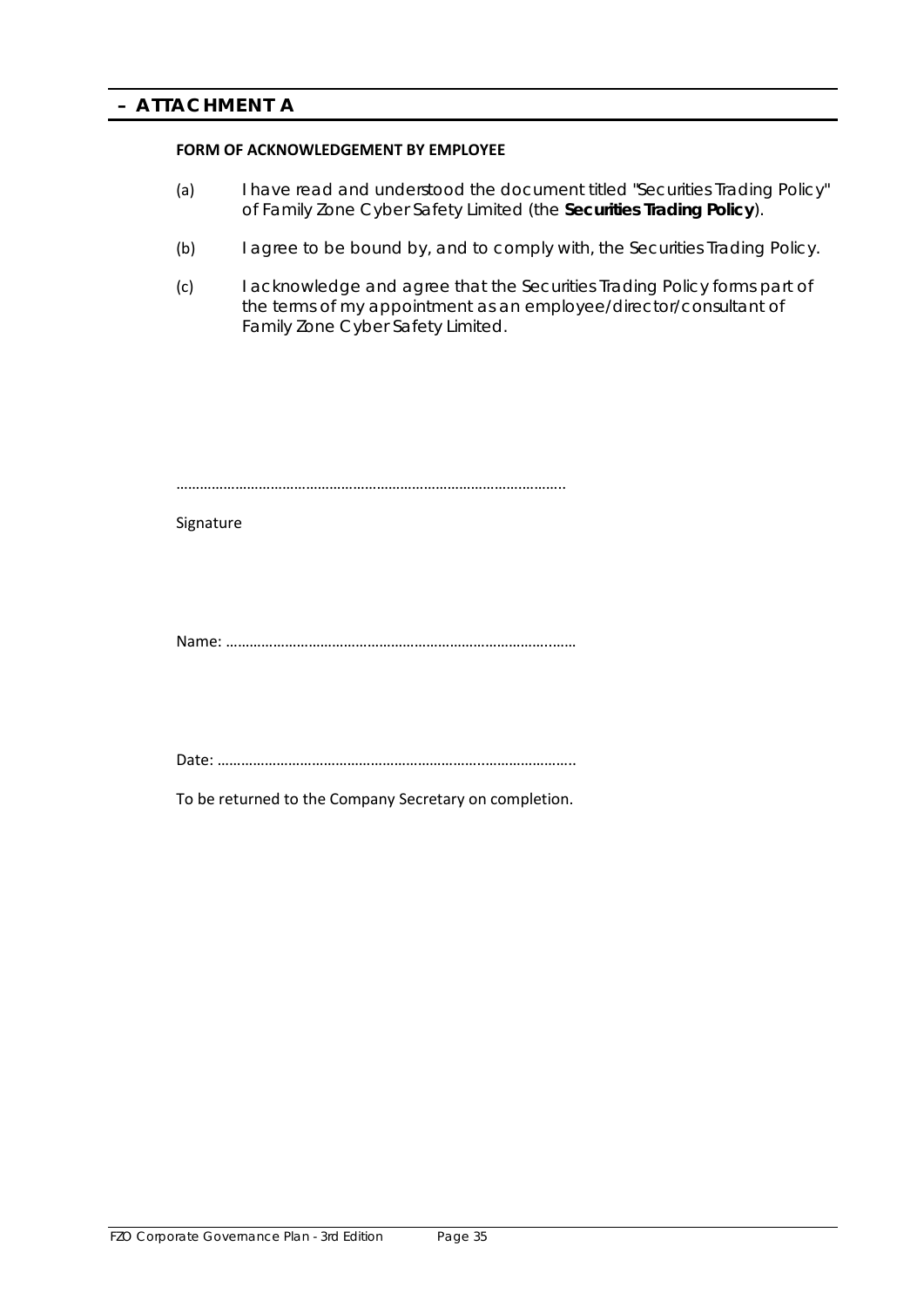# **ATTACHMENT B**

# **Securities Trading Policy**

# **Clearance Request**

In accordance with the Securities Trading Policy of Family Zone Cyber Safety Limited (**Company**), before dealing in any Company Securities you are required to obtain clearance.

Please forward this request to a Clearance Officer.

Name: \_\_\_\_\_\_\_\_\_\_\_\_\_\_\_\_\_\_\_\_\_\_\_\_\_\_\_\_\_\_\_\_\_\_\_\_\_\_\_\_\_\_\_\_

Position:

Location:

Telephone:\_\_\_\_\_\_\_\_\_\_\_\_\_\_\_\_\_\_\_\_\_\_\_\_\_\_\_\_\_\_\_\_\_\_\_\_\_\_\_\_

Facsimile:

I request permission to trade the following securities which are proposed to be held by myself personally and/or other parties with whom I have an interest as follows:

| <b>Type of Security</b> | <b>Number of Securities</b> | <b>Buy/Sell/Exercise &amp;</b><br>Hold/Exercise & Sell |
|-------------------------|-----------------------------|--------------------------------------------------------|
|                         |                             |                                                        |
|                         |                             |                                                        |

I confirm that:

- (a) it is not a Black Out Period;
- (b) I am not in possession of Inside Information;
- (c) I will not deal in the above securities until I am notified that clearance is approved; and
- (d) I may be refused permission to deal without explanation.

| ``<br>יי<br>.<br>-<br>$\sim$ | $\sim$ |  |
|------------------------------|--------|--|
|------------------------------|--------|--|

This form is valid for a period of three business days from the date of approval. After this time, clearance will lapse and a further request will need to be completed. This form will be returned to you with the period of validation completed if approval has been granted.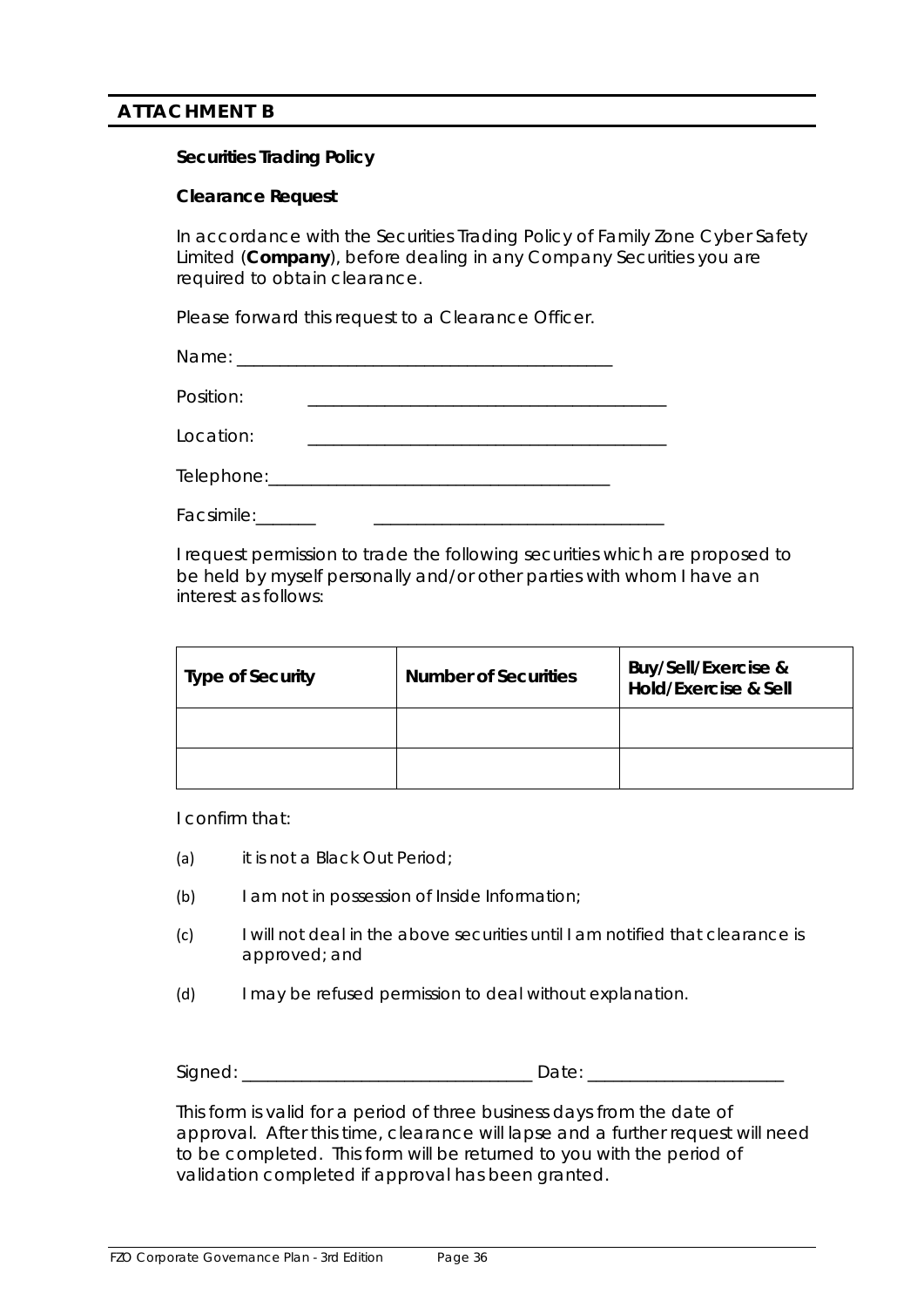For completion by a Clearance Officer:

Approval for the above dealing bas been:

□ cleared for a period of three business days

□ refused

| $\sim$<br>$\sum$<br>$\sim$ |  |
|----------------------------|--|
|                            |  |

\_\_\_\_\_\_\_\_\_\_\_\_\_\_\_\_\_\_\_\_\_\_\_\_\_\_\_\_\_\_\_\_\_\_\_\_\_\_\_\_\_\_\_\_\_\_\_\_\_\_\_\_\_\_\_\_\_\_\_\_\_\_\_\_\_\_\_\_

Name: \_\_\_\_\_\_\_\_\_\_\_\_\_\_\_\_\_\_\_\_\_\_\_\_\_\_\_\_\_\_\_\_\_\_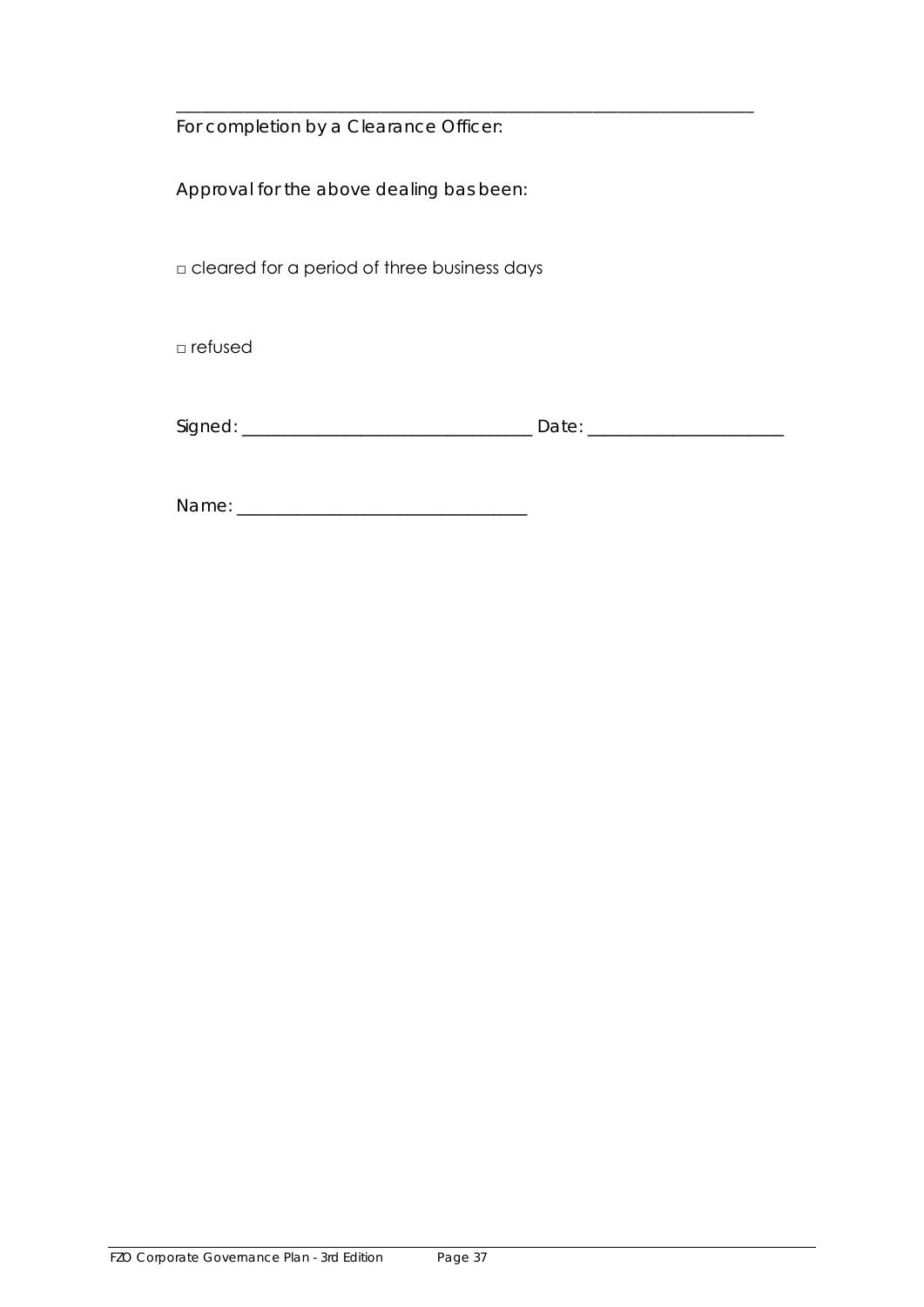# <span id="page-39-0"></span>**SCHEDULE 10 – DIVERSITY POLICY**

# **1. INTRODUCTION**

The Company and all its related bodies corporate are committed to workplace diversity.

The Company recognises the benefits arising from employee and Board diversity, including a broader pool of high quality employees, improving employee retention, accessing different perspectives and ideas and benefiting from all available talent.

Diversity includes, but is not limited to, gender, age, ethnicity and cultural background.

To the extent practicable, the Company will address the recommendations and guidance provided in the ASX Corporate Governance Council's *Corporate Governance Principles and Recommendations*.

The Diversity Policy does not form part of an employee's contract of employment with the Company, nor gives rise to contractual obligations. However, to the extent that the Diversity Policy requires an employee to do or refrain from doing something and at all times subject to legal obligations, the Diversity Policy forms a direction of the Company with which an employee is expected to comply.

# **2. OBJECTIVES**

The Diversity Policy provides a framework for the Company to achieve:

- (a) a diverse and skilled workforce, leading to continuous improvement in service delivery and achievement of corporate goals;
- (b) a workplace culture characterised by inclusive practices and behaviours for the benefit of all staff;
- (c) improved employment and career development opportunities for women;
- (d) a work environment that values and utilises the contributions of employees with diverse backgrounds, experiences and perspectives through improved awareness of the benefits of workforce diversity and successful management of diversity; and
- (e) awareness in all staff of their rights and responsibilities with regards to fairness, equity and respect for all aspects of diversity,

(collectively, the **Objectives**).

The Diversity Policy does not impose on the Company, its directors, officers, agents or employee any obligation to engage in, or justification for engaging in, any conduct which is illegal or contrary to any anti-discrimination or equal employment opportunity legislation or laws in any State or Territory of Australia or of any foreign jurisdiction.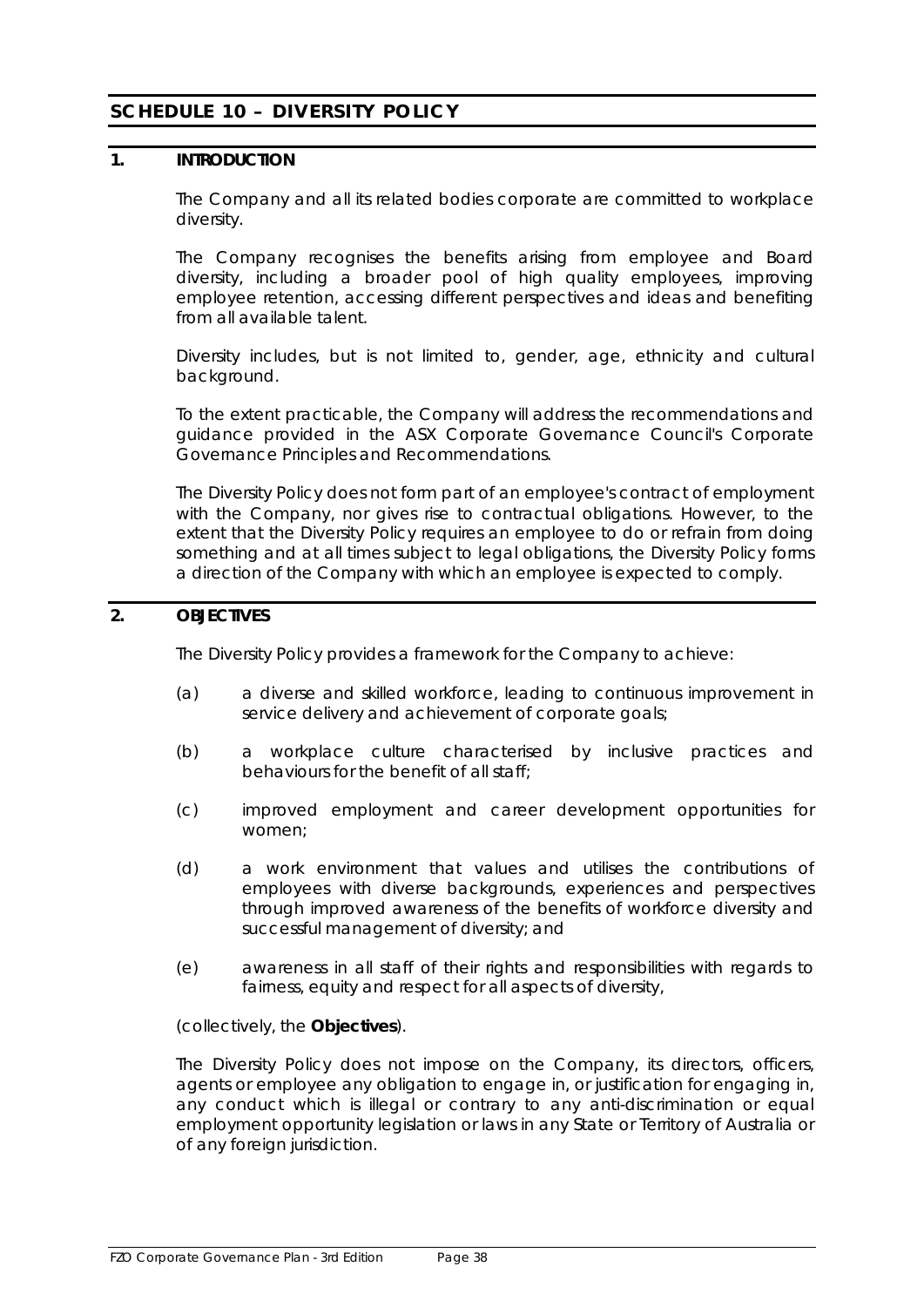# **3. RESPONSIBILITIES**

# **3.1 The Board's commitment**

The Board is committed to workplace diversity, with a particular focus on supporting the representation of women at the senior level of the Company and on the Board.

The Board is responsible for developing measurable objectives and strategies to meet the objectives of the Diversity Policy (**Measurable Objectives**) and monitoring the progress of the Measurable Objectives through the monitoring, evaluation and reporting mechanisms listed below. The Board shall annually assess any Measurable Objectives, and the Company's progress (if any) towards achieving them.

The Board may also set Measurable Objectives for achieving gender diversity and monitor their achievement.

The Board will conduct all Board appointment processes in a manner that promotes gender diversity, including establishing a structured approach for identifying a pool of candidates, using external experts where necessary.

#### **3.2 Strategies**

The Company's diversity strategies include:

- (a) recruiting from a diverse pool of candidates for all positions, including senior management and the Board;
- (b) reviewing succession plans to ensure an appropriate focus on diversity;
- (c) identifying specific factors to take account of in recruitment and selection processes to encourage diversity;
- (d) developing programs to develop a broader pool of skilled and experienced senior management and Board candidates, including, workplace development programs, mentoring programs and targeted training and development;
- (e) developing a culture which takes account of domestic responsibilities of employees; and
- (f) any other strategies the Board develops from time to time.

# **4. MONITORING AND EVALUATION**

The Chairman will monitor the scope and currency of this policy.

The Company is responsible for implementing, monitoring and reporting on the Measurable Objectives.

Measurable Objectives as set by the Board will be included in the annual key performance indicators for the Chief Executive Officer/Managing Director and senior executives.

In addition, the Board will review progress against the Measurable Objectives as a key performance indicator in its annual performance assessment.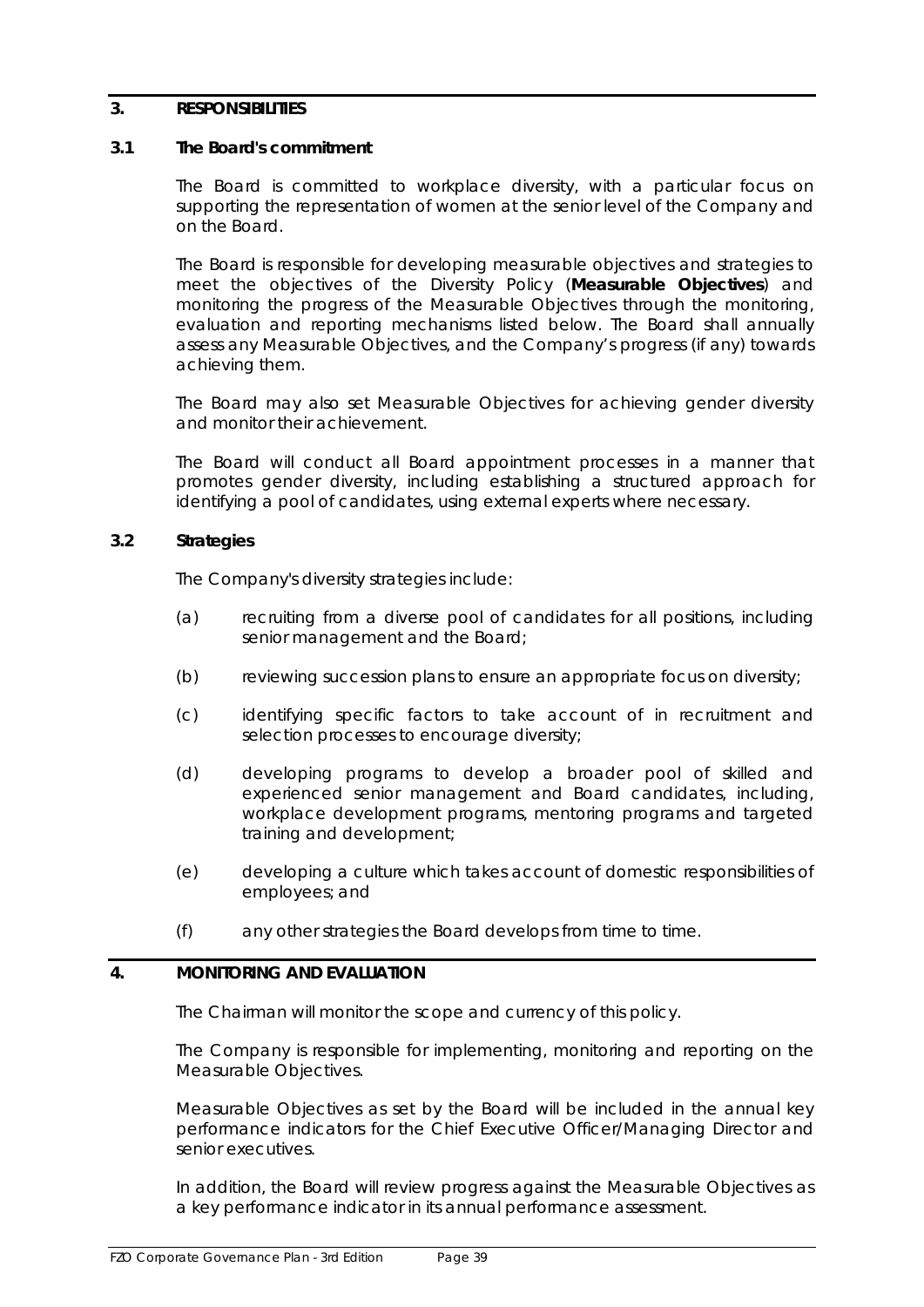# **5. REPORTING**

The Company will include disclose, for each financial year:

- (a) the Measurable Objectives set by the Board;
- (b) progress against the Measurable Objectives; and
- (c) either:
	- (i) the respective proportions of men and women on the Board, in senior executive positions (including how the Company has defined "senior executive" for these purposes) and across the whole Company; or
	- (ii) if the entity is a "relevant employer" under the Workplace Gender Equality Act, the entity's most recent "Gender Equality Indicators", as defined in the Workplace Gender Equality Act.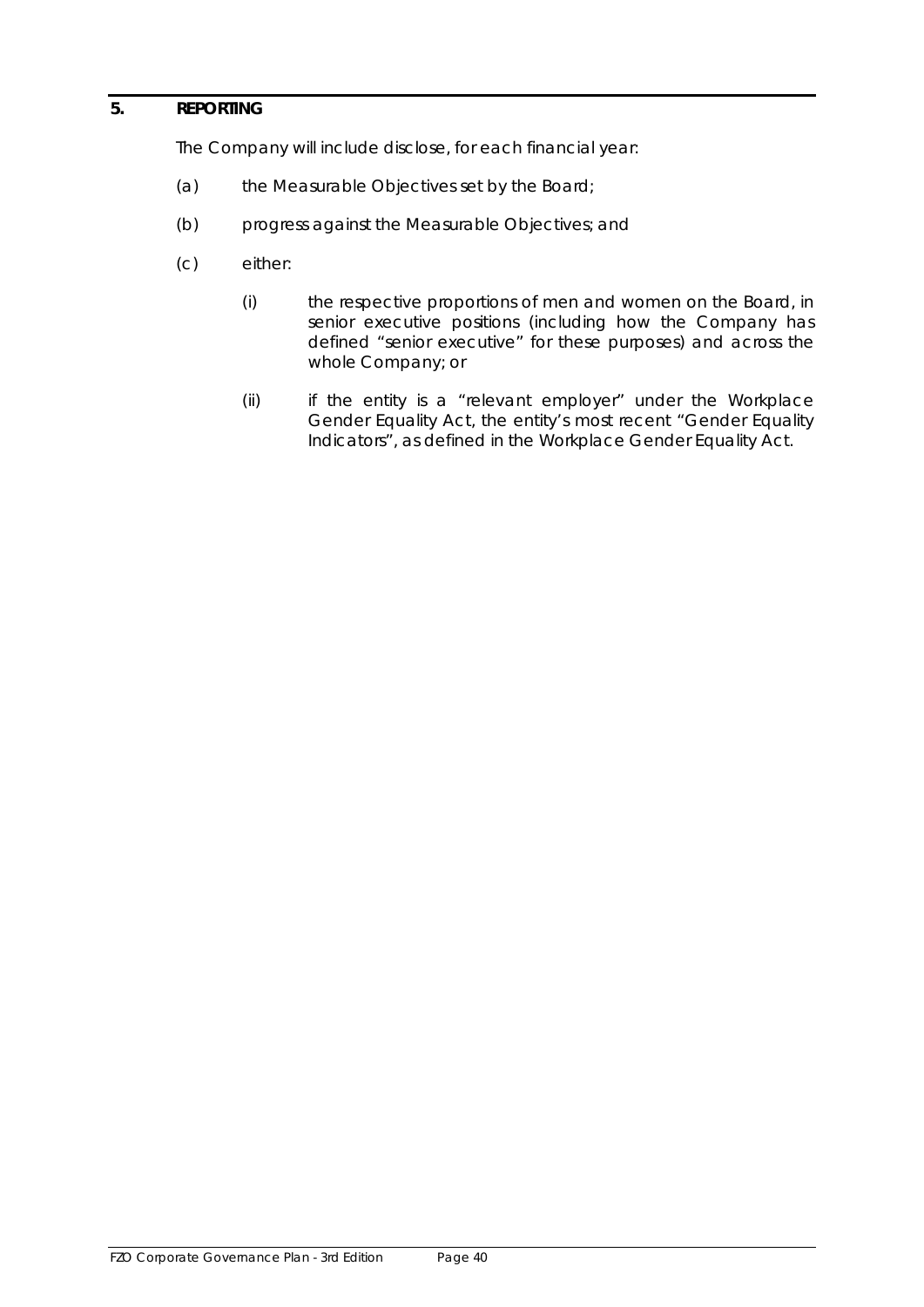# <span id="page-42-0"></span>**SCHEDULE 11 – SHAREHOLDER COMMUNICATIONS STRATEGY**

The Board of the Company aims to ensure that the shareholders are informed of all major developments affecting the Company's state of affairs.

Information is communicated to shareholders through:

- 1. the Annual Report delivered by post and which is also placed on the Company's website;
- 2. the half yearly report which is placed on the Company's website;
- 3. the quarterly reports which are placed on the Company's website;
- 4. disclosures and announcements made to the Australian Securities Exchange (**ASX**) copies of which are placed on the Company's website;
- 5. notices and explanatory statements of Annual General Meetings (**AGM**) and General Meetings (**GM**) copies of which are placed on the Company's website;
- 6. the Chairman's address and the Managing Director's address made at the AGMs and the GMs, copies of which are placed on the Company's website;
- 7. the Company's website on which the Company posts all announcements which it makes to the ASX; and
- 8. the auditor's lead engagement partner being present at the AGM to answer questions from shareholders about the conduct of the audit and the preparation and content of the auditor's report.

As part of the Company's developing investor relations program, Shareholders can register with the Company Secretary to receive email notifications of when an announcement is made by the Company to the ASX, including the release of the Annual Report, half yearly reports and quarterly reports. Links are made available to the Company's website on which all information provided to the ASX is immediately posted.

Shareholders are encouraged to participate at all GMs and AGMs of the Company. Upon the despatch of any notice of meeting to Shareholders, the Company Secretary shall send out material with that notice of meeting stating that all Shareholders are encouraged to participate at the meeting.

The Company is reviewing its website to identify ways in which it can promote its greater use by shareholders and make it more informative.

At least three historical years of the Company's Annual Report is provided on the Company's website.

Shareholders queries should be referred to the Company Secretary in the first instance.